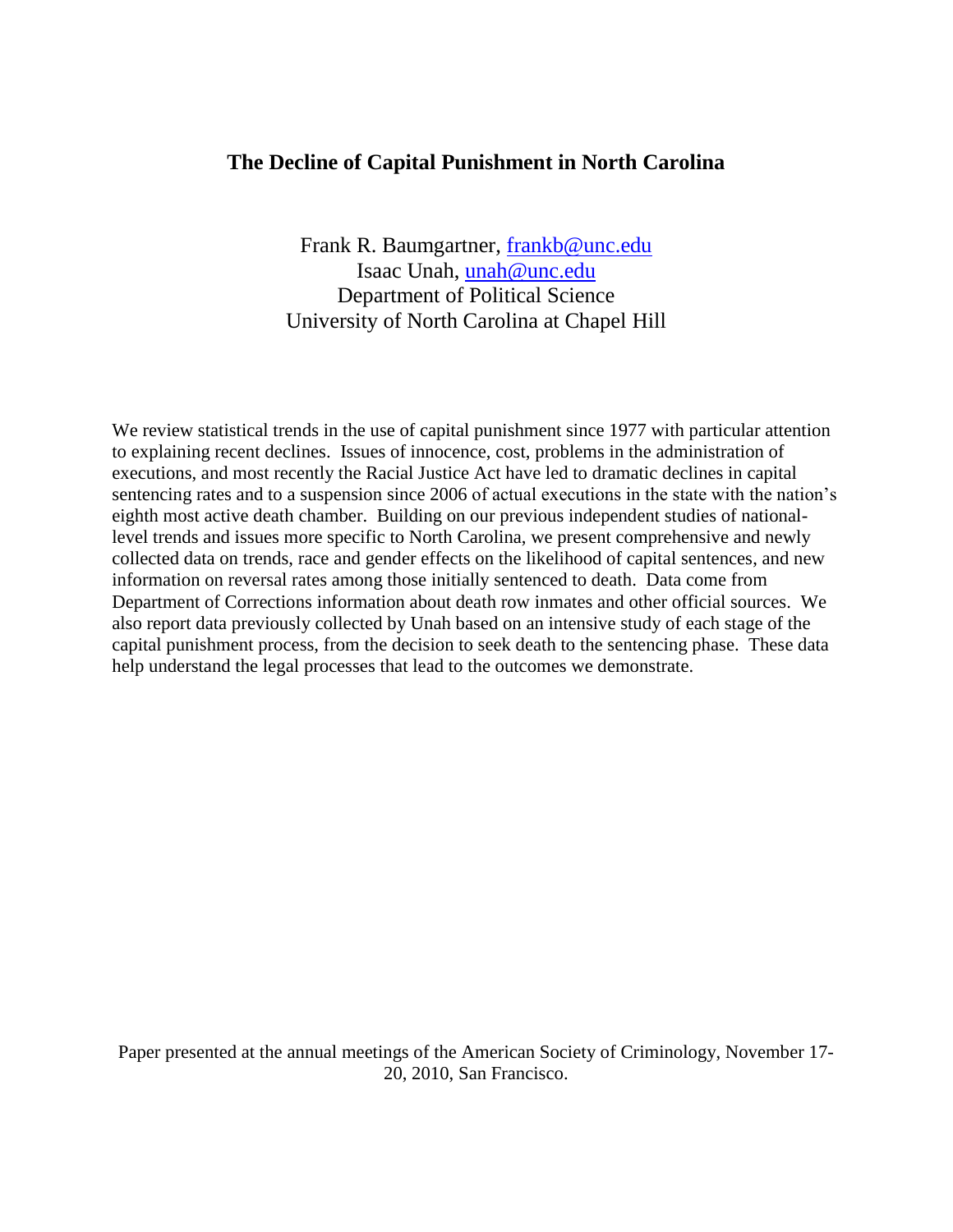Death sentences increased in the US from the late 1970s until the mid-1990s and have been on the decline since then. North Carolina has mirrored these trends but has become a leading state in various reforms related to restricting the use of the death penalty. No executions have taken place in North Carolina since 2006, and sentences have declined dramatically as well; 34 were sentenced to death in 1994, but the number declined so that it took eight years, from 2002 to 2009, for 34 to be sentenced in the more recent period. In this paper we review the situation in North Carolina, comparing it to the rest of the country and explaining some of the most important developments that explain the dramatic decline of capital punishment in what has historically been one of the most active death penalty states. We review issues of who is targeted by the death penalty, noting that young black men are most at risk of homicide, but white women are far more likely to see their deaths punished by execution. In the last section we relate the statistical trends we document to Unah's study of the stages of the judicial process that lead to these disparate outcomes by race and gender.

## **Background: North Carolina and the US**

 $\overline{a}$ 

Figure 1 shows the number of death sentences and Figure 2 shows the number of executions nationally and in North Carolina.

## (Insert Figures 1 and 2 about here)

The build-up of the death penalty was not quite as fast in North Carolina as in other states, but the state generally reflected national trends in increasing use of capital punishment from the early period to a peak in the mid-1990s, with executions declining slightly later than  $death$  sentences.<sup>1</sup>

<sup>1</sup> For example, in their analysis of death row populations in states with 10 or more death sentences from 1977-1999, Blume, Eisenberg, and Wells (2004, p. 172) listed North Carolina as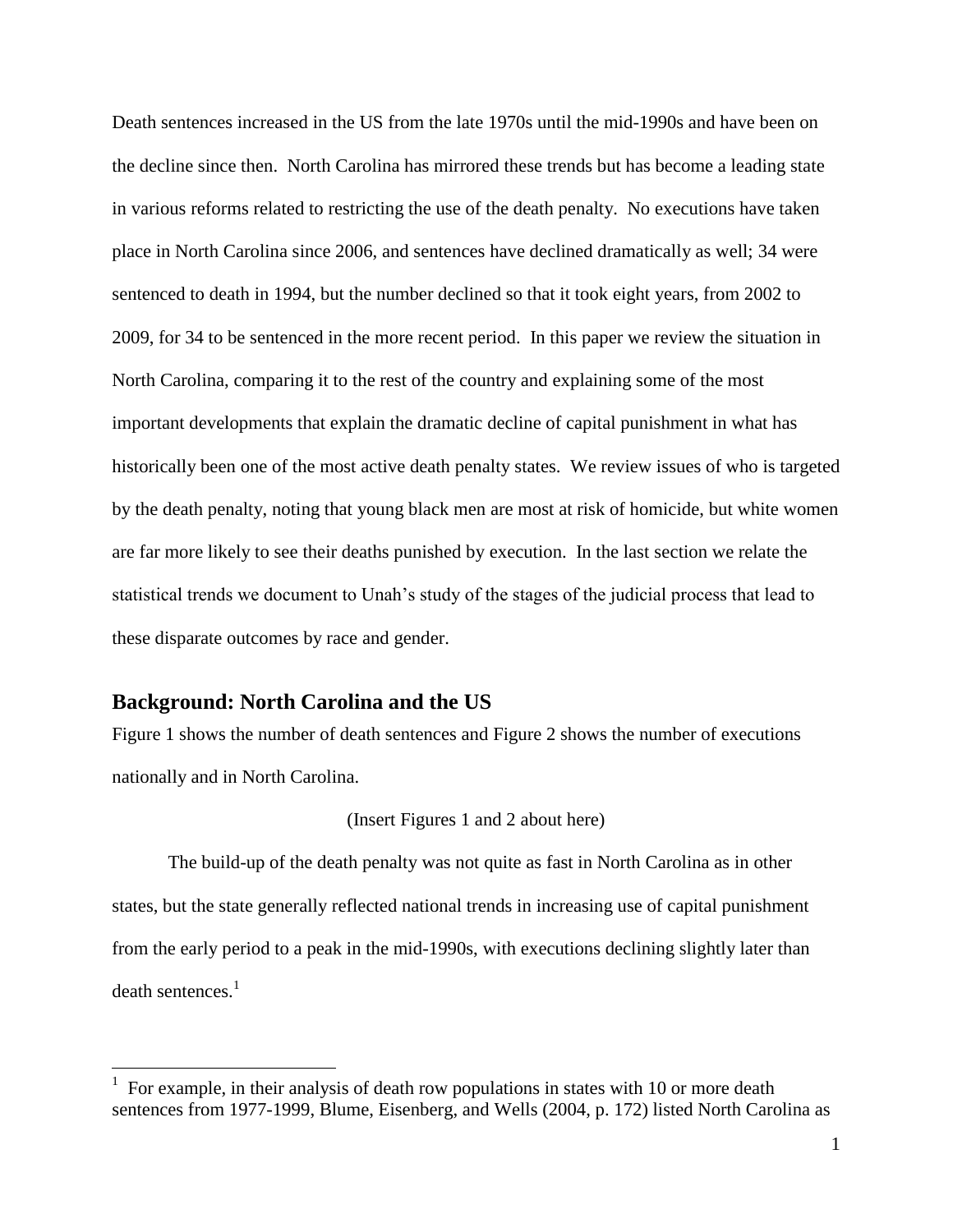Figure 3 and Table 1 show the number of executions across the 50 states since the U.S. Supreme Court reinstated capital punishment in *Gregg v. Georgia* (1976). North Carolina, with 43 executions, ranks 8th nationally; Baumgartner et al. (2008) listed North Carolina as 6th, based on data up through 2006. Because the state has been in a period of moratorium since then, Alabama and Georgia have surpassed North Carolina, though the top five states remain the same and account for 65 percent of the national total.

## (Insert Figure 3 and Table 1 about here)

North Carolina is historically one of the most active users of the death penalty, but the trends apparent in this state largely mirror those in the nation as a whole. An intensive study of this state can therefore shed some light on some of the dynamics affecting the nation more broadly. Further, as North Carolina has been at the forefront of many aspects of reform, the impact of these reforms may have national implications.

# **Differential Likelihood of Execution by Race and Gender of the Victim**

## *Homicide victimization*

 $\overline{a}$ 

Being a victim of homicide is heavily dependent on race, gender, and age (Rand, Lynch, and Cantor 1997). Young black males have extremely high rates of homicide victimization as compared to other demographic categories. On the other hand, these homicides are extremely unlikely to be followed by a death sentence or execution for the perpetrators. Women constitute only a relatively small proportion of homicide victims but their deaths are much more likely to lead to a capital prosecution. In North Carolina, the difference in likelihood that the death of a black man versus a white woman will lead to the execution of the perpetrator is 40 : 1. This extremely large gap calls into question the equal protection guarantee of the US Constitution.

tenth in death sentencing rate, after the usual suspects, including Florida, Texas, Alabama, Nevada, Mississippi, Oklahoma and others.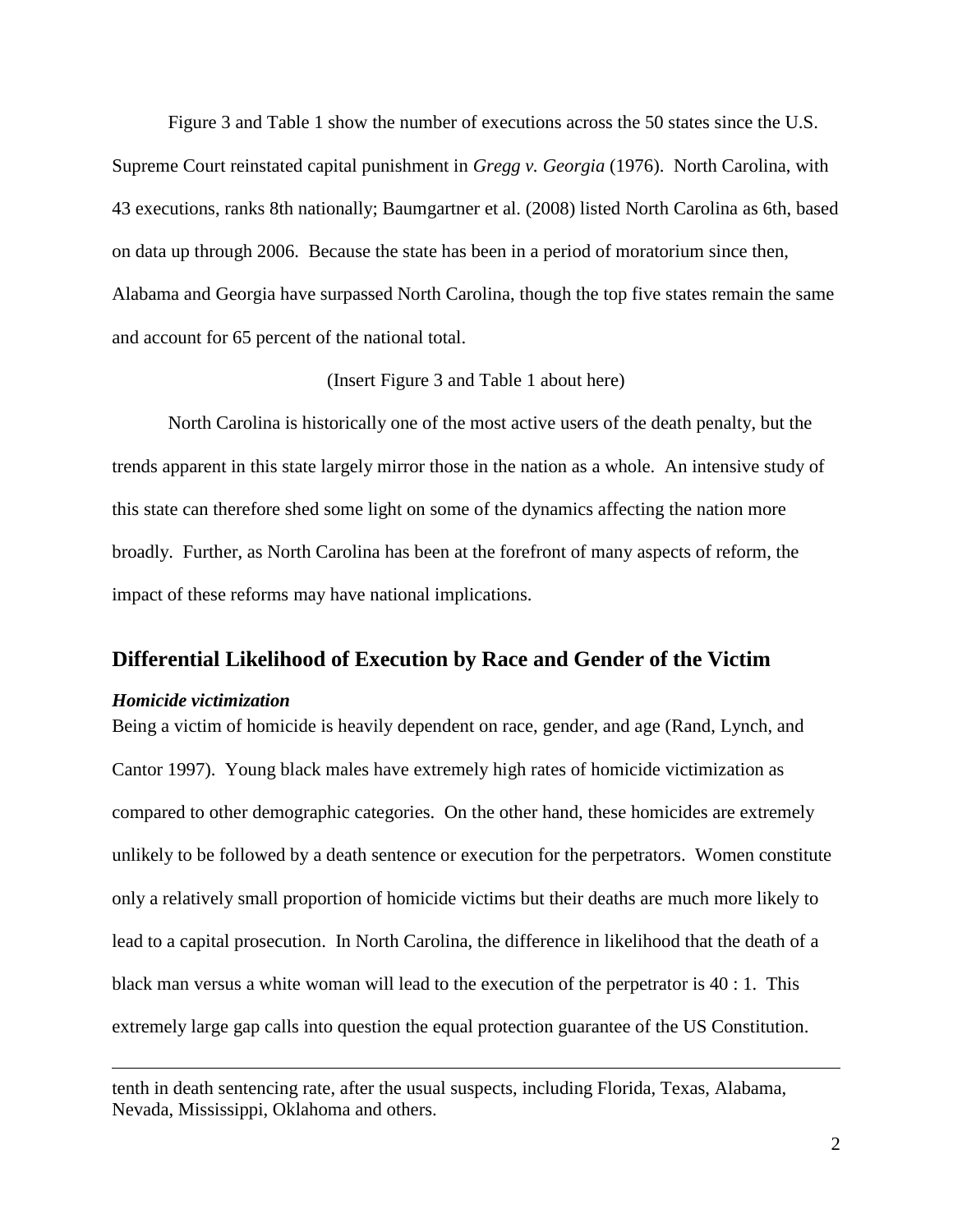From 1976 through 2008, 19,591 North Carolinians have been the victims of homicides, almost 600 per year on average. Of these, about three-quarters are male, and 54 percent are African-American.<sup>2</sup> Table 2 shows the number of homicide victims by race and gender.

## (Insert Table 2 about here)

The table shows that fully 42 percent of homicide victims in North Carolina since 1976 have been black males; 29 percent, white males; 14 percent, white females, 10 percent, black females, and 10 percent, persons of other or unknown race or gender. These numbers of course vary somewhat over time. Figure 4 shows the rate per population of being the victim of homicide from 1976 to 1999.

#### (Insert Figure 4 about here)

Across the US, victimization rates range from approximately 5 per 100 000 population (in 1999) to just over 10 (in 1980). In North Carolina, for the period studied here, the numbers are slightly higher, ranging from 7 to 11 per 100 000 population. The figure makes clear, however, that race and gender differentiate very strongly in a person's likelihood of being the victim of murder. For white women in North Carolina, the rate falls within the range of 2.3 to 3.5, whereas for black men the chances of being murdered are between 28 to 53 per 100 000 population: more than 10 times greater.

Age also affects one's likelihood of homicide victimization, across all races and genders. Figure 5 shows the rates for black males of all ages.

#### (Insert Figure 5 about here)

Young men aged between 18 and 34 years are the heart of the homicide crisis in the United States as in North Carolina. Their rates of victimization are routinely more than 100 in

<sup>&</sup>lt;sup>2</sup> In the 2000 US Census, blacks were 21.6 percent of the North Carolina population.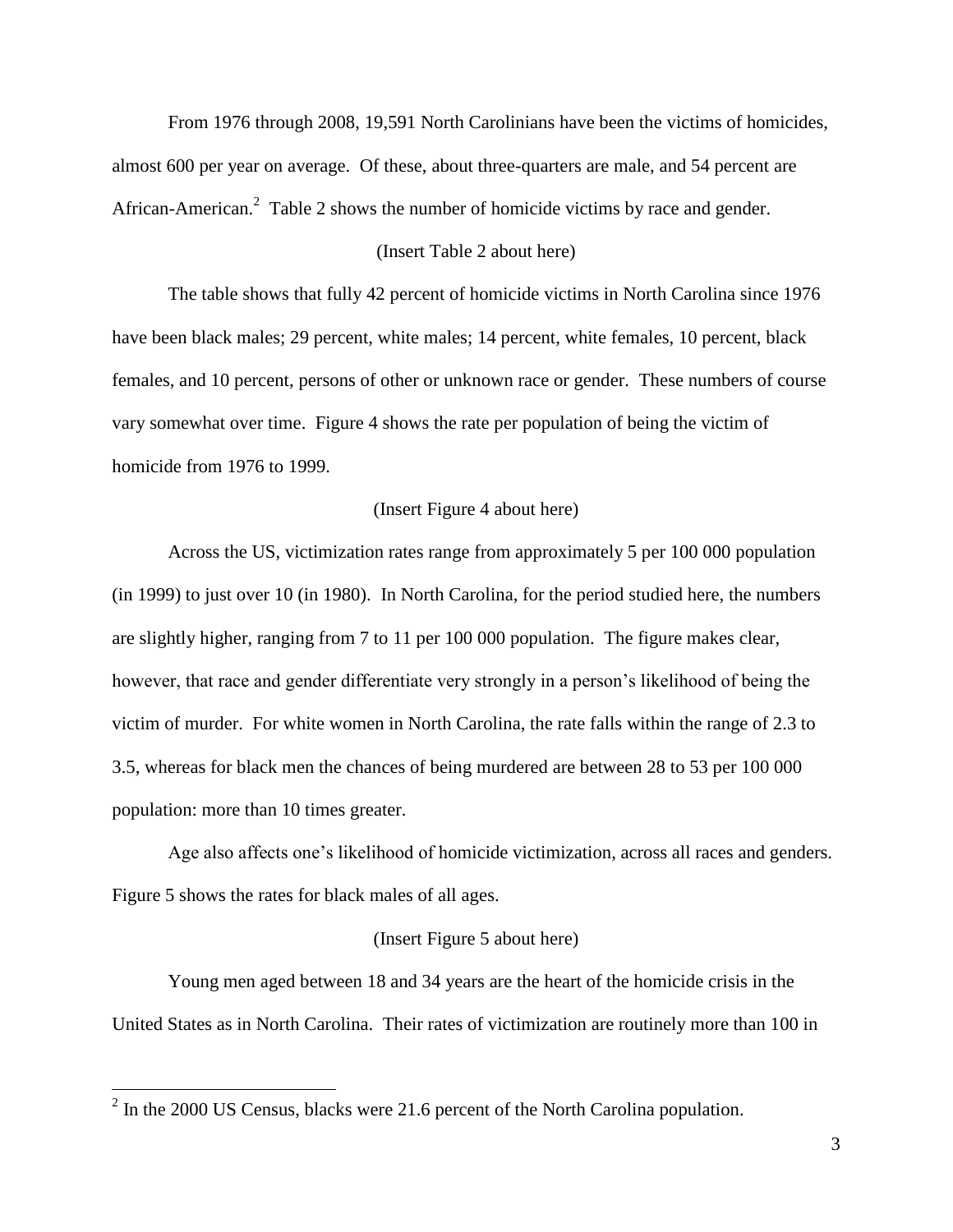100,000 whereas the overall rate across all age and racial groups is 5 to 10. The killers of these different categories of victims have greatly varying chances of being executed for their crimes. If the death penalty were designed to be a deterrent to crime, one could imagine that it would be focused on where the homicides are occurring, but as we will see in the next section, it is not. In fact, it is focused on the killers of white women, statistically the least likely group in the population to be the victim of murder.

#### *Executions*

North Carolina has executed 43 individuals in the modern era (since 1976). Together, they had a total of 56 victims. Table 2 shows the characteristics of those 56 individuals whose killers were executed.

#### (Insert Table 3 about here)

William Q. Jones, a black male, was convicted in Wake County in 1987 for the killing of Edward Peebles, also a black male, and was executed on August 22, 2003. He is the only person to have been executed for killing a single black male in North Carolina. Earl Richmond, also a black male, was executed in 2005 for the triple murders of Helisa, Darien, and Philip Hayes, one of whom was a black male. Jones and Richmond are the only two death row inmates to have been executed for the crime of murder where a victim was a black male. Table 3 shows that while black males constitute 42 percent of the victims of homicides, they are just 4 percent of the victims of those who were later executed. White females, by contrast, represent 13 percent of the overall victims, but 43 percent of those for whom the murderer was in turn put to death.

Table 4 combines the information from Tables 1 and 2 to show the dramatic differences in the rates of executions for those who kill different types of victims.

(Insert Table 4 about here)

4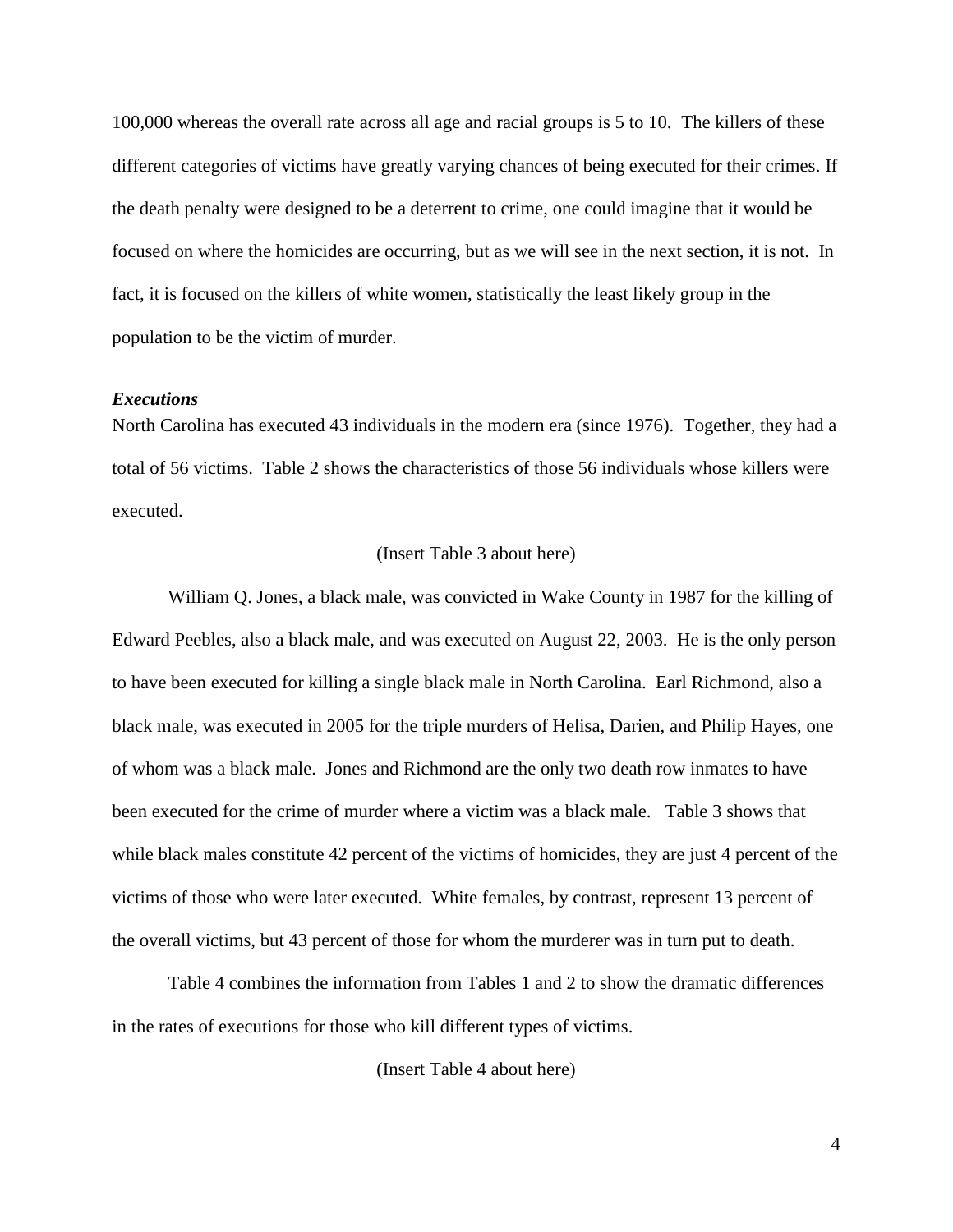The killers of 56 homicide victims have been executed in North Carolina since 1976, whereas 19,517 homicides have occurred. The rate of execution is therefore 56 / 19,517 or 0.287 percent. First of all, we should note what a minute proportion of all murders are punished by execution. For instance, Songer and Unah (2006) place this figure at approximately 2%; the figure here is even lower. Second, however, the disparities apparent in the table are truly remarkable, indicating that there is a racial hierarchy in the victims for whom an execution is most likely to be carried out. Black men are by far the largest category of victims of homicide, but the killing of white women has more than 40 times the likelihood of leading to an execution than does the killing of a black man. As Lawrence M. Friedman (1993) would attest, this result speaks loudly about the symbolic power of white women in American culture and society. In the criminal justice arena, white females have historically been viewed as a subgroup deserving of special protection in both traditional and institutional terms, and this hallowed status has led invariably to the escalation of punitive responses to their victimization. For instance, the death penalty was the favored punishment for individuals convicted of raping not just any woman but a white woman, and especially if the assailant was black. This practice of awarding the death penalty for rape ended with the Supreme Court ruling in Coker v. Georgia in 1977. In addition, the aptly named Mann Act was enacted into law in 1910 primarily to punish individuals of any gender but primarily men who transport a white woman across state lines for crimes of moral turpitude (Unah 2009 p. 161). Figures 6 and 7 illustrate the data presented above.

#### (Insert Figures 6 and 7 about here)

These figures further illustrate the tensions underlying political and scholarly debate over capital punishment. Many political commentators (e.g., former solicitor General Bork) and some economists who advocate a communication theory of punishment, claim that a deterrent effect of

5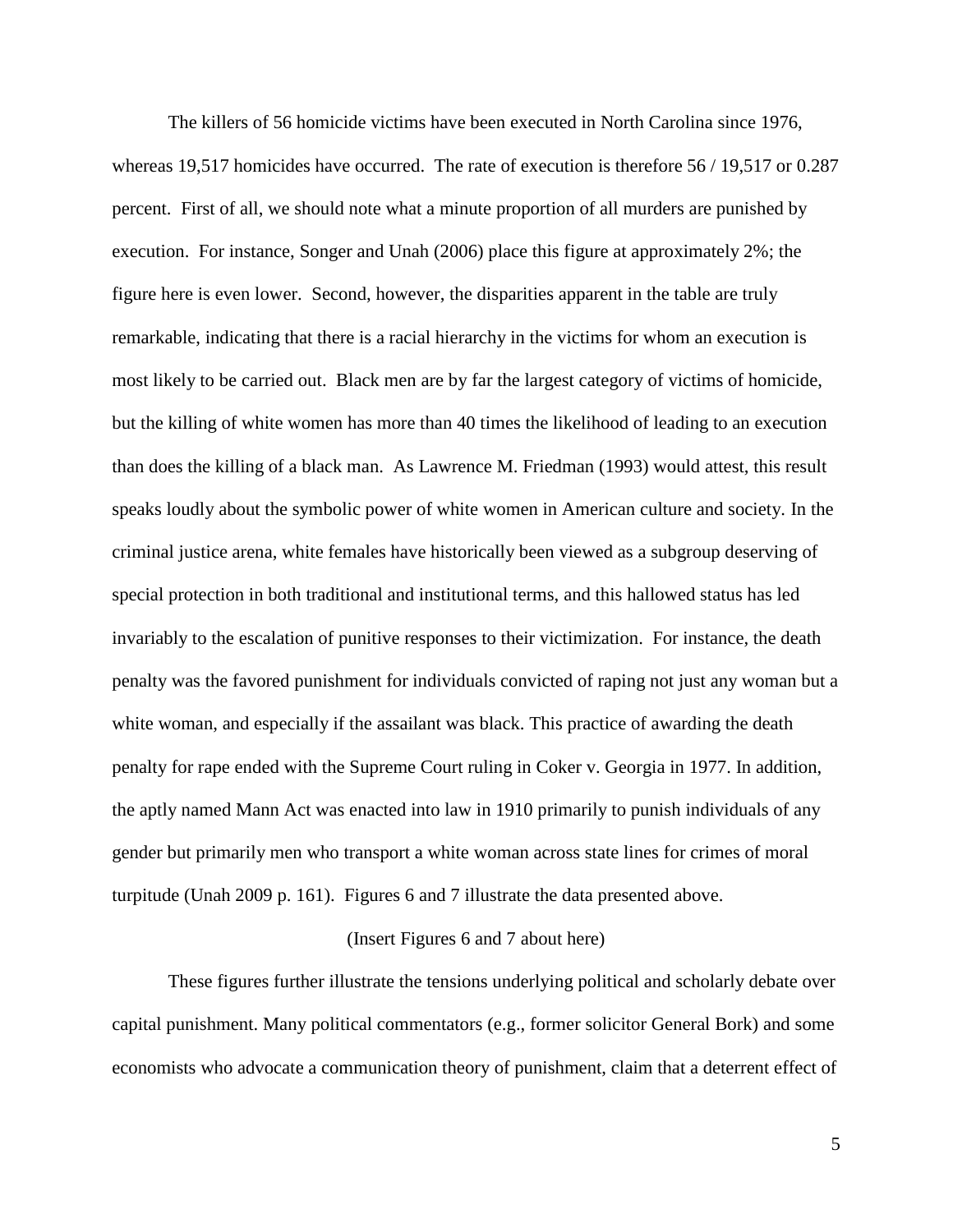executions on murders exists (Mocan and Gitling 2002; Sheppard, 2003). These claims often ignore fact that criminal behavior is not always a matter of careful rational calculation and they ignore the ephemeral nature of emotions and the role they play in criminal activity. Our paper does not examine the soundness of these deterrence claims but one thing that is clear is that through executions, American society is communicating the values it places on different groups of individuals: black men are clearly least valued whereas white women are most valued. Their respective chances of being the victim of homicide are in direct inverse proportion to the likelihood that their murderers will face capital punishment.

# **Historical Perspectives on Racial Bias**

#### *The Statistical Background*

Are the racial tendencies in the application of North Carolina's death penalty new, or do they reflect long-standing patterns? In order to address this question we can compare rates of execution over time for white and black defendants. Figures 3 and 4 present these data (calculated from Espy and Smylka 2004).

#### (Insert Figures 8 and 9 about here)

Figure 8 shows the entire historical record of the annual number of executions since 1720, and Figure 9 shows only the  $20<sup>th</sup>$  century. No analysis to date has taken such a long view of the North Carolina situation. Whether we look at the entire historical record or only the most recent period, we see that over 70 percent of those executed have been African-Americans and that this number has commonly been 100 percent: the death penalty has often been *exclusively* reserved for African-Americans, if we look at any single year. It is therefore not an overreach to conclude based on these historical data trend that the death penalty has been used primarily as an instrument of social and political control over African Americans in North Carolina.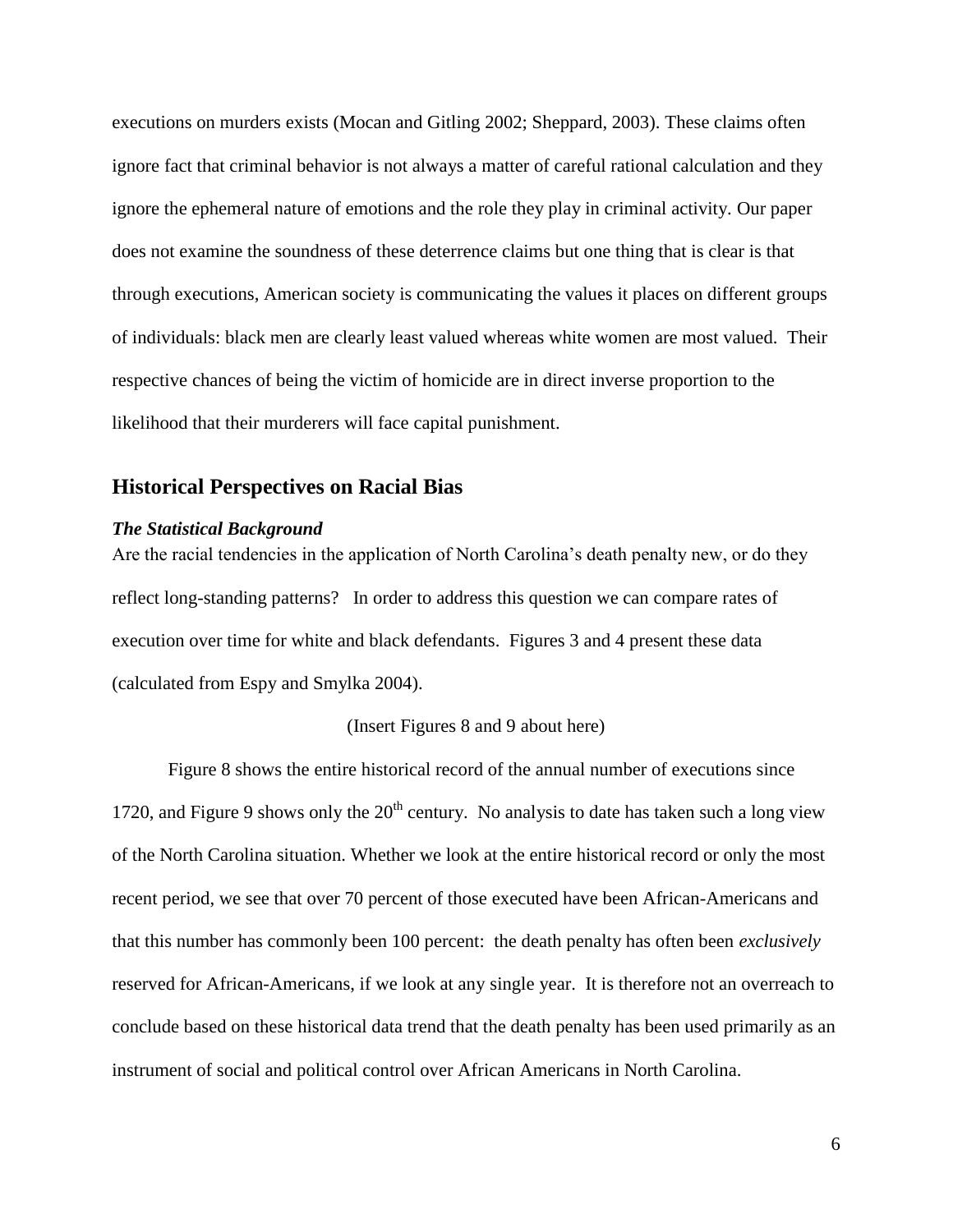## *Recent Efforts to Mitigate Bias*

Two recent actions are fundamental to recent reforms in North Carolina and represent possible models for national use. First is the 2000 adoption of legislation creating the NC Office of Indigent Services (NC General Statute 15A-2004), and second is the 2009 Racial Justice Act. We discuss both in turn.

In 2000 the legislature responded to criticisms that indigent defense was poorly monitored and often unacceptable with the creation of the Office of Indigent Services (IDS). By centralizing indigent defense services in a single state-wide operation and by requiring that only lawyers affiliated with IDS could be assigned capital cases, the reform did more than any other single action to revolutionize the practice of capital punishment in the state. It is no mere coincidence that numbers of death sentences have declined so dramatically since the passage of this reform (see Figure 1 which shows a dramatic drop after 2000).

The law specifically targeted the procedure for determining who should represent indigent defendants in capital cases. Before the law came into force, trial judges were in charge of selecting defense attorneys based on a list of attorneys generated through the Administrative Office of the Courts in Raleigh. The procedure for determining placement on the list of capital attorneys was very loose. For one thing, there was no requirement that lead attorneys in a capital case be experienced in handling such cases. It was not uncommon for attorneys fresh out of law school to be assigned a death penalty case. Even attorneys that have been subjected to disciplinary action by the state or the NC Bar Association for unscrupulous behavior/ethical misconduct were tapped for capital defense work. As a result, many defendants on capital trial ended up with attorneys that were either unqualified or wholly uninterested in handling the rigors and legal nuances of a capital trial. Further, judges not only selected the defense attorneys but also determined their compensation and the budget available for such things as investigators,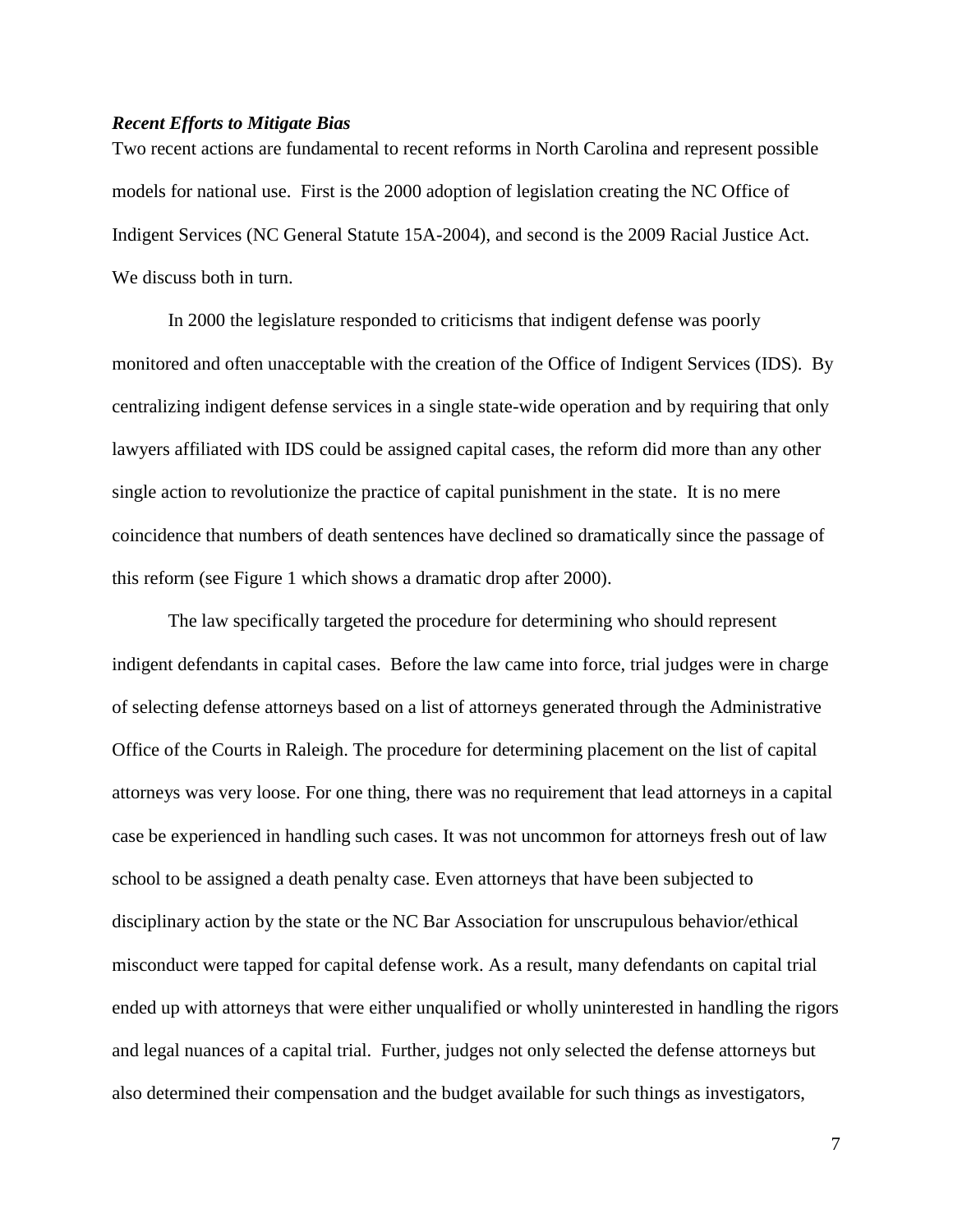expert witnesses, and other aspects of their case preparation. The end result was a capital punishment system that netted few acquittals for defendants and a relatively high conviction rate for the state.

With the creation of IDS in 2000, however, the process for determining capital representation was streamlined and centralized. Specific guidelines were crafted and the IDS was put in charge of selecting qualified attorneys to represent indigent defendants facing capital murder charges. Further, IDS controlled its own budget, allowing the defense bar to determine who would get expert witnesses and investigators, rather than individual trial judges. The impact of this new development was immediate. In 2000 when Bill Clinton was preparing to leave the presidency, 18 convicts were sentenced to death in North Carolina. During the following year, that number declined to 14 death sentences statewide; there were 7 death sentences in 2002 and this declining trend continued so that by 2007, only three individuals were sentenced to death in North Carolina.<sup>3</sup>

The second important reform was the Racial Justice Act (RJA), passed in 2009. This act, the only one of its kind in the nation, allows those condemned to death to present statistical evidence suggesting that race may have played a factor in patterns of sentencing in the state or in their judicial jurisdiction. The simple presentation of various official statistics that we have compiled here suggests that there has indeed been a long-standing connection between race and the death penalty, in particular when we consider the racial status of the victim of the crime. The bulk of homicides in North Carolina affect African-American men (especially young men). The likelihood of being executed for those crimes is 40 times lower, however, than for the killing of a white woman.

 $\overline{a}$ 

<sup>&</sup>lt;sup>3</sup> These data come from the Death Penalty Information Center and are available at [www.deathpenaltyinfo.org/death-sentences-year-1977-2007.](http://www.deathpenaltyinfo.org/death-sentences-year-1977-2007)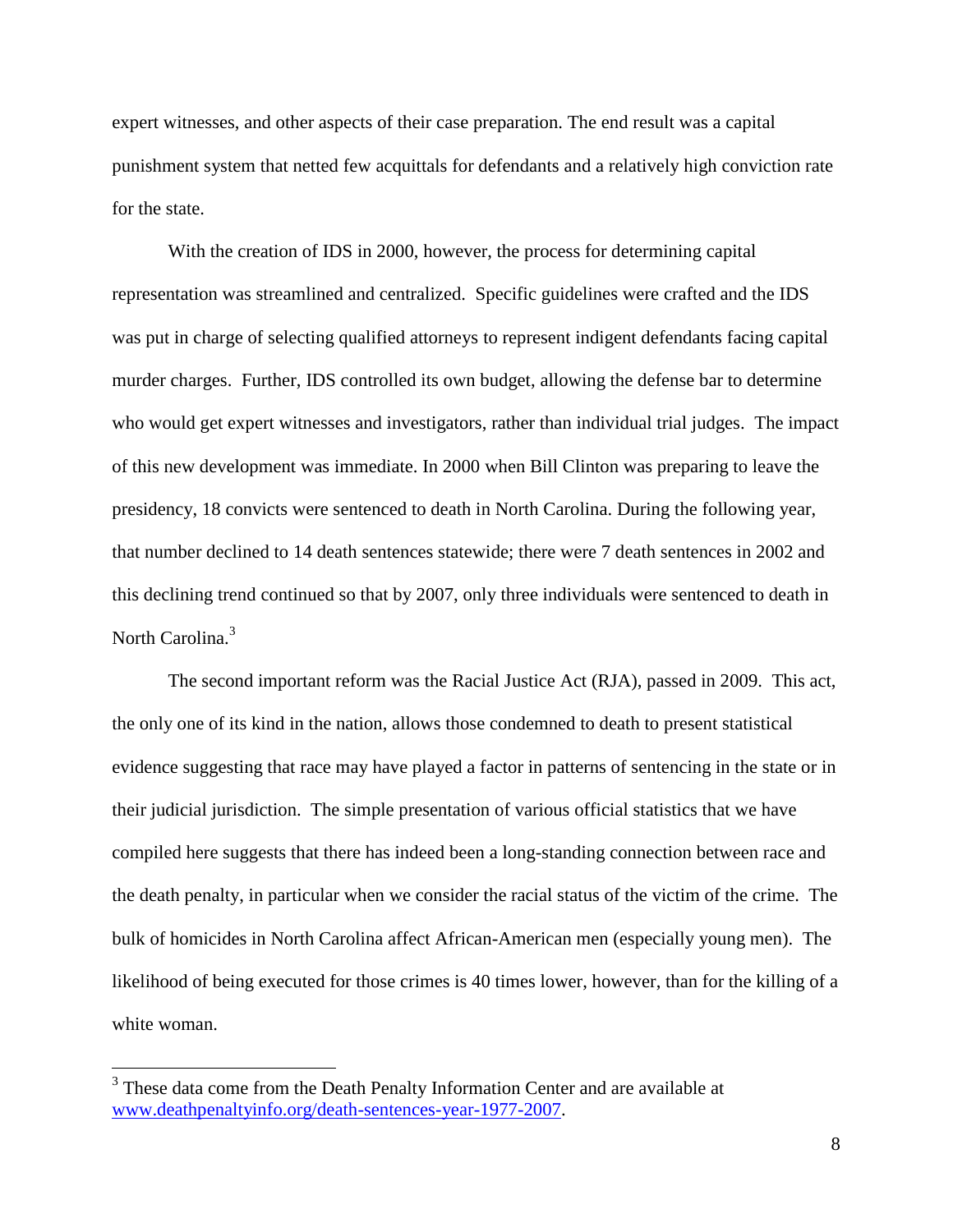The United States constitution permits, but does not require, the death penalty in the  $8<sup>th</sup>$ Amendment. But the Constitution also warns in strong terms that criminal punishment should be administered fairly and without prejudice. The Fourteenth Amendment is crystal clear when it declares that "No state shall…… deprive any person of *life*, liberty, or property, without due process of law; nor deny to any person within its jurisdiction the equal protection of the laws." To what extent are these dual constitutional requirements of due process and equal protection of the laws being heeded in North Carolina trial court system when it comes to the death penalty? We address this question by examining appellate outcomes.

# **Rates of Reversal in NC Death Sentences**

Sixty-seven percent of all death sentences imposed in the modern era in North Carolina have subsequently been overturned on appeal. Only twenty percent of death sentences have led to executions.

As of January 1, 2010, 43 individuals have been executed in the modern era (1977*–*) in North Carolina, and 158 sit on death row. There are only four women currently on death row in North Carolina.<sup>4</sup> In all, since 1977, 388 individuals have been sentenced to death. Table 5 shows the gender and racial characteristics of these 388 men and women as well as the final disposition of their cases. Data come from official NC Department of Corrections records as posted on their website.<sup>5</sup>

(Insert Table 5 about here)

 $\overline{a}$ 

<sup>&</sup>lt;sup>4</sup> This figure for women on death row is based on *Death Row USA*, published by the NAACP Legal Defense Fund, February 20, 2009.

<sup>&</sup>lt;sup>5</sup> Source for inmates currently on death row:

[http://www.doc.state.nc.us/dop/deathpenalty/deathrow.htm.](http://www.doc.state.nc.us/dop/deathpenalty/deathrow.htm) Source for inmates removed from death row: http://www.doc.state.nc<u>.us/dop/deathpenalty/removed.htm</u>. Both were downloaded in January 2010 and when combined reflect information on every inmate sentenced to death from 1977 through 2009.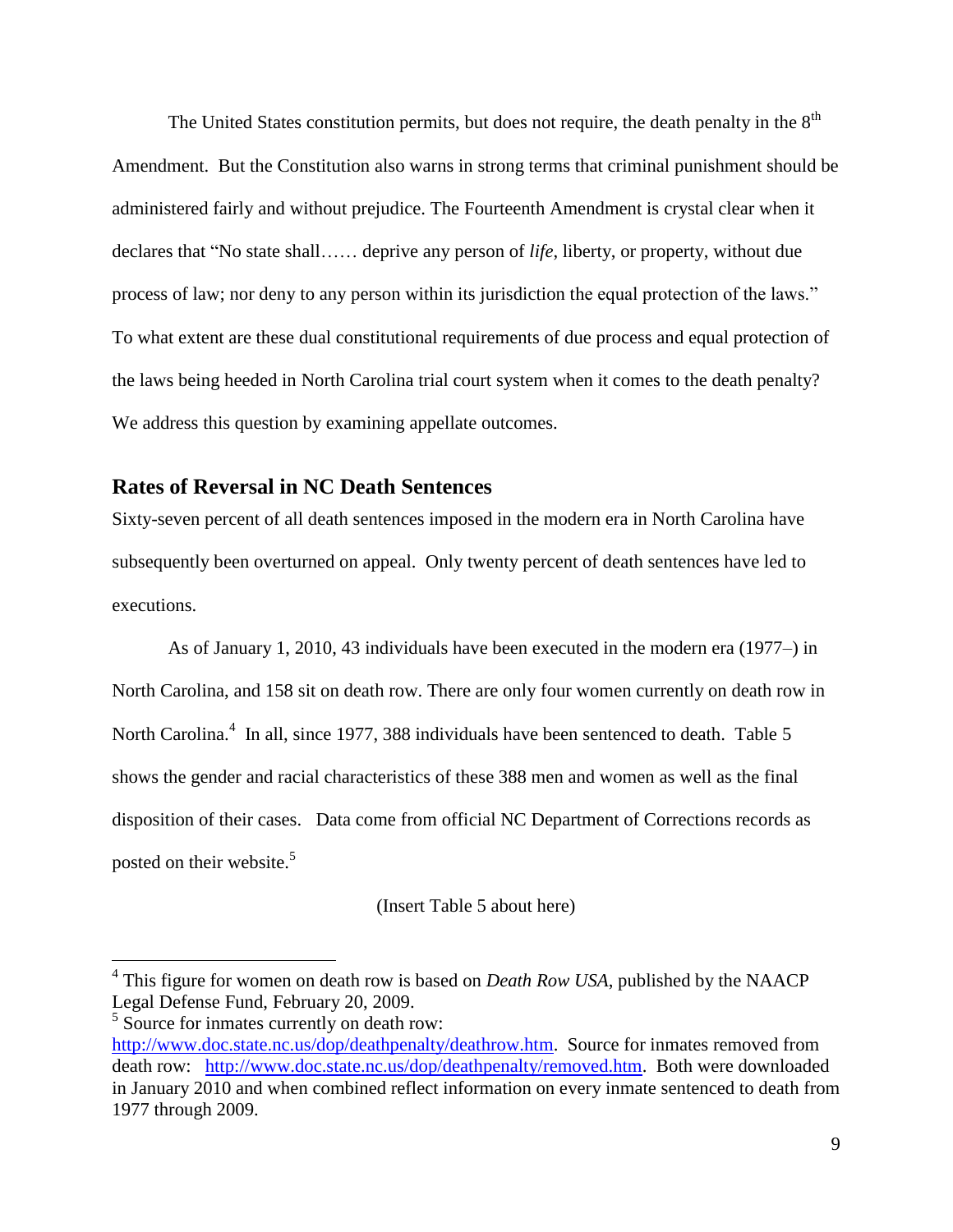#### *Calculating Rates of Reversal*

 $\overline{a}$ 

After a sentence of death, appeals continue as a matter of right and new trials are often ordered on the basis of appellate findings of flaws in the original trials of guilt or the separate penalty phase. Of the 388 inmates who have been sentenced to death in North Carolina, 158 remain on death row and 12 await new trials. (These 12 individuals may or may not return to death row depending on the results of their pending trials.) That leaves 218 cases where final decisions have been made. Of this group, Table 5 shows that 43 have been executed, 25 have died in prison (either by suicide or natural causes), and that the vast majority have had their sentences reduced. In fact, five were later found not guilty in their subsequent trial. Table 6 presents these cases as a percentage of the 218 cases in which final judicial dispositions have been made.

## (Insert Table 6 about here)

So far in the history of the modern use of the death penalty in North Carolina, and not counting those cases where the inmates remain on death row and we cannot therefore assess what the final outcome of their appeals may be, execution follows a death sentence only 20 percent of the time. By far the most likely outcome of a death sentence is a subsequent trial ending in a sentence of life in prison.

The largest study reporting on rates at which death sentences are overturned, conducted by James Liebman, Jeffrey Fagan, and Valerie West and covering 23 years of data in all available states, found a reversal rate of 68 percent.<sup>6</sup> This is virtually identical to what is found here: Those subsequently found not guilty or resentenced to a penalty of life or less than life in prison, from Table 6, comprise 67 percent of the total cases.

<sup>6</sup> James S. Liebman, Jeffrey Fagan, and Valerie West, Error Rates in Capital Cases, 1973*–* 1995. Columbia University Law School, June 12, 2000. Available from: [http://www2.law.columbia.edu/instructionalservices/liebman/liebman\\_final.pdf.](http://www2.law.columbia.edu/instructionalservices/liebman/liebman_final.pdf)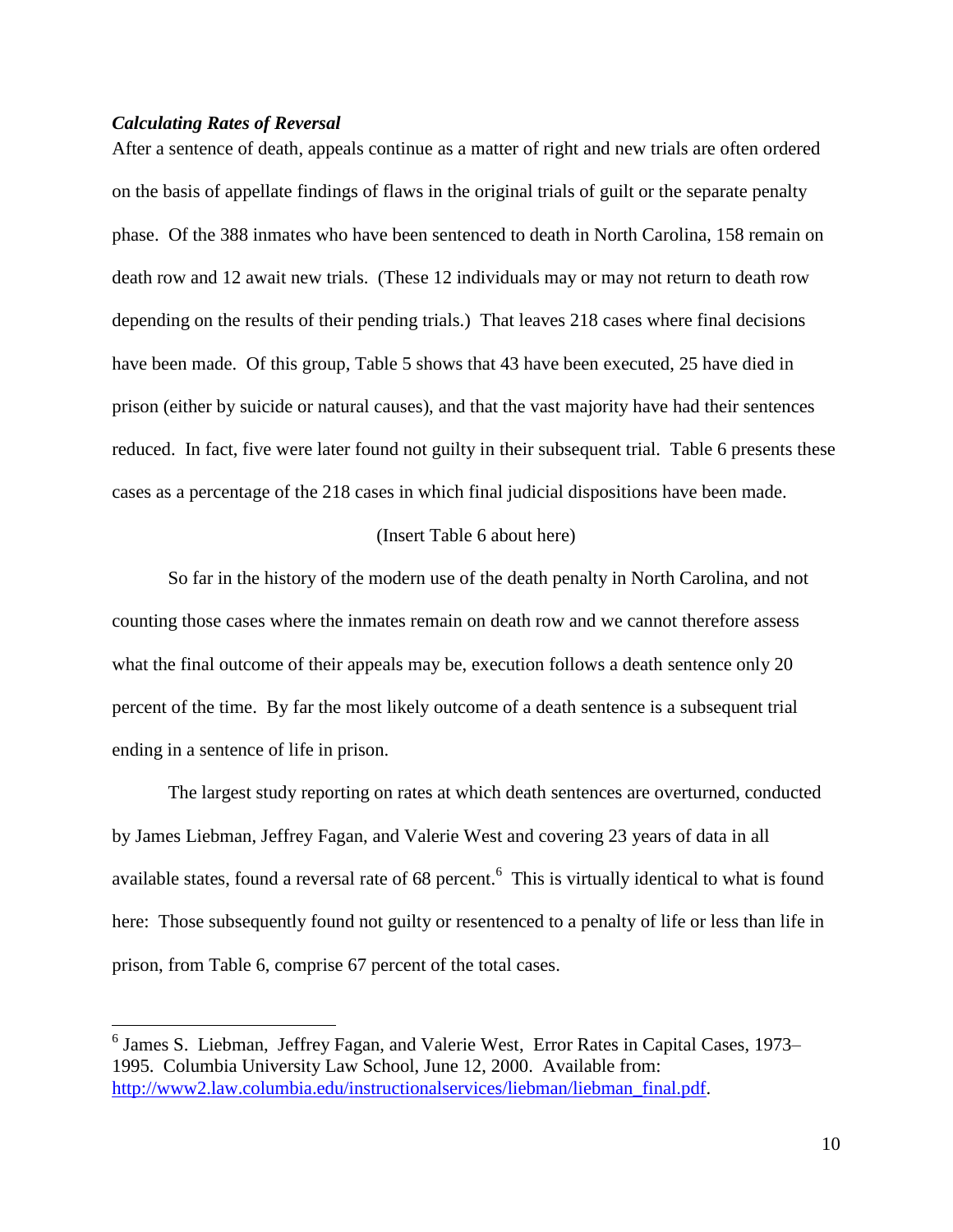A recent study by Phil Cook reviewing the cost of the death penalty in North Carolina suggested that the state could save \$11 million per year by doing away with the punishment.<sup>7</sup> Recognizing that just 20 percent of those sentenced to death are likely to be executed helps explain why the system is so expensive. Capital murder investigations and trials are of course much more expensive than non-capital ones because they last longer (frequently take as long as two years to complete), <sup>8</sup> they include an entirely separate penalty phase, and greater resources are provided for the defense for research and expert consultants. The fact that the vast bulk of these trials are eventually overturned should give pause not only about the reliability of the process, but about its wastefulness as well.

The process is wasteful in another way as well: it leads the family members of the victims of murders with a false assurance that closure will come. But if the vast majority of death sentences are in fact overturned, this would seem to produce needless torment. Prosecutors, judges, and other professionals involved in the process are aware of the general fact that most death sentences are eventually overturned, but family members are not likely to know this. They are in fact misled by the false assumption that any initial sentence of death is likely to be carried out; statistics show that in fact it is quite unlikely. It is hard to know what a family member

 $\overline{a}$ 

<sup>&</sup>lt;sup>7</sup> Philip J. Cook, Potential Savings from Abolition of the Death Penalty in North Carolina. *American Law and Economics Review* 10 (December 11, 2009): 1*–*32. But North Carolina is not the only state that stands to benefit from doing away with the death penalty. In Florida, the average cost of trying and executing a single individual is \$3.2 million (Von Drehle 1988). In Wisconsin, the legislative counterpart of the Congressional Budget Office, known as the Legislative Fiscal Bureau, estimated that the cost of reinstating the death penalty in Wisconsin would run between \$1.6 million to \$3.3 million per execution (Associated Press 1993). Hoppe (1992) reported that Texas spends an average of \$2.3 million per capital case. One can only imagine how much public safety these states could purchase by deploying these sums to alternative criminal justice or educational uses.

<sup>&</sup>lt;sup>8</sup> See Garey 1985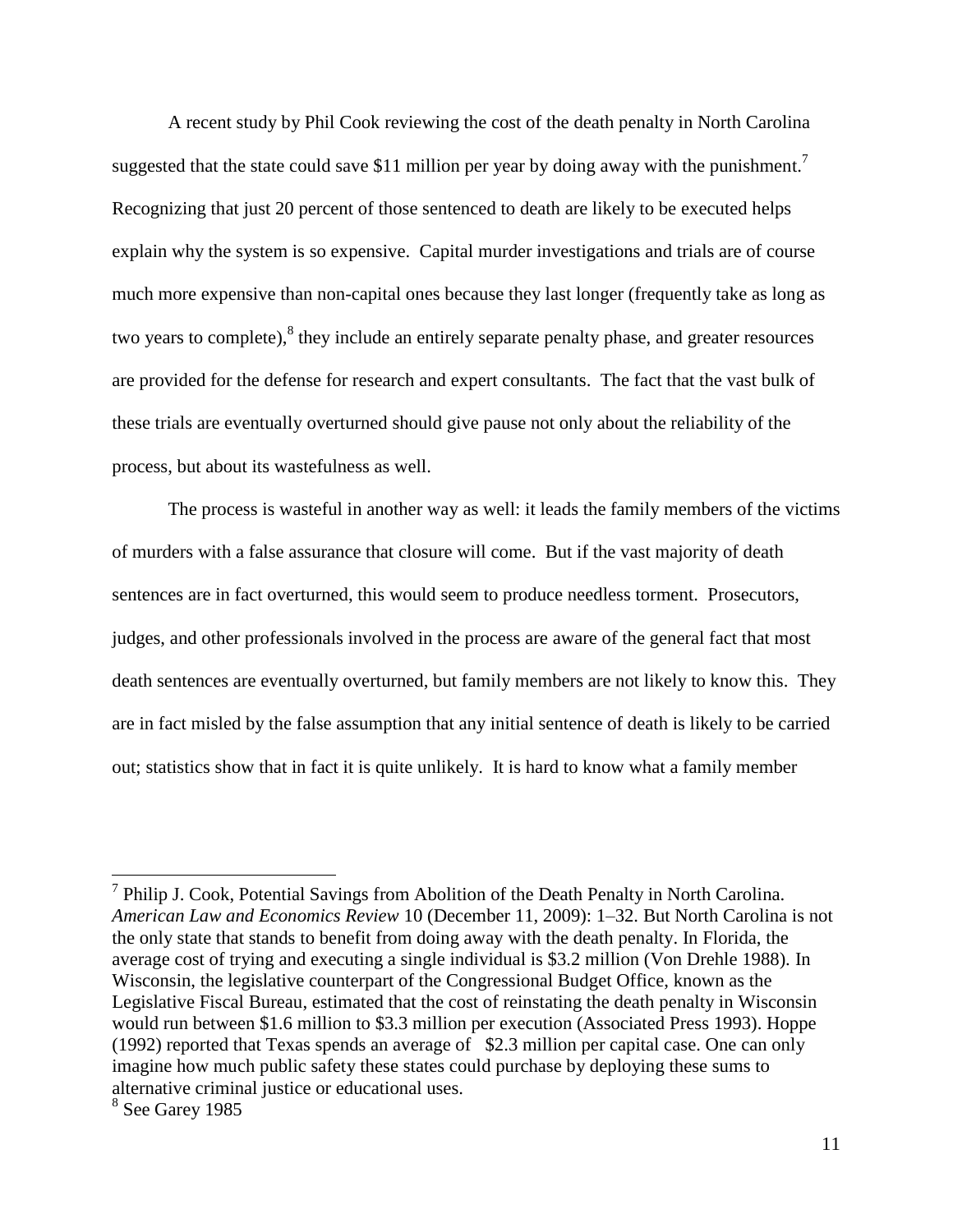might prefer in the case of their loved one's murder. But few would likely be happy with a process that leads to an initial death sentence, then its reversal, especially after years of litigation.

Why are rates of reversal so high? Because substantial procedural errors plague highly emotional capital trials. Cases are not reversed and inmates guilty of vicious crimes do not find themselves sentenced to lesser penalty because of trivial errors or slight imperfections in their initial trials. Only substantial errors can cause a reversal, but these are found in approximately 67 percent of all the cases over the past 30 years in this state. We all know that no government institutions are perfect, but this rate of error, quite typical of the national average, is shocking indeed.

## *Amount of Time Spent on Death Row*

#### (Insert Table 7 about here)

Table 7 shows the period of time in years inmates have spent on death row in North Carolina. One inmate committed suicide after just 19 days on death row in 1977. Most serve considerably longer periods, including those who are eventually exonerated (7 years on average), who have their sentence commuted by the governor (8 years), or who receive a sentence less than death after a subsequent trial (5 years). Those executed range from 2 years 7 months to over 22 years on the row, with an average period of over ten years. Those currently serving have served an average of almost 9 years, with a range up to 24 years. Norris Taylor died in on death row in 2006 at the age of 61 after spending over 26 years on death row.

# *Reliability as a Standard*

A simple standard of accuracy in any decision-making system is whether the same result is reached twice, given the same facts. If a system is extremely reliable, it always reaches the same outcome given the same information. By this standard, we can see that North Carolina's death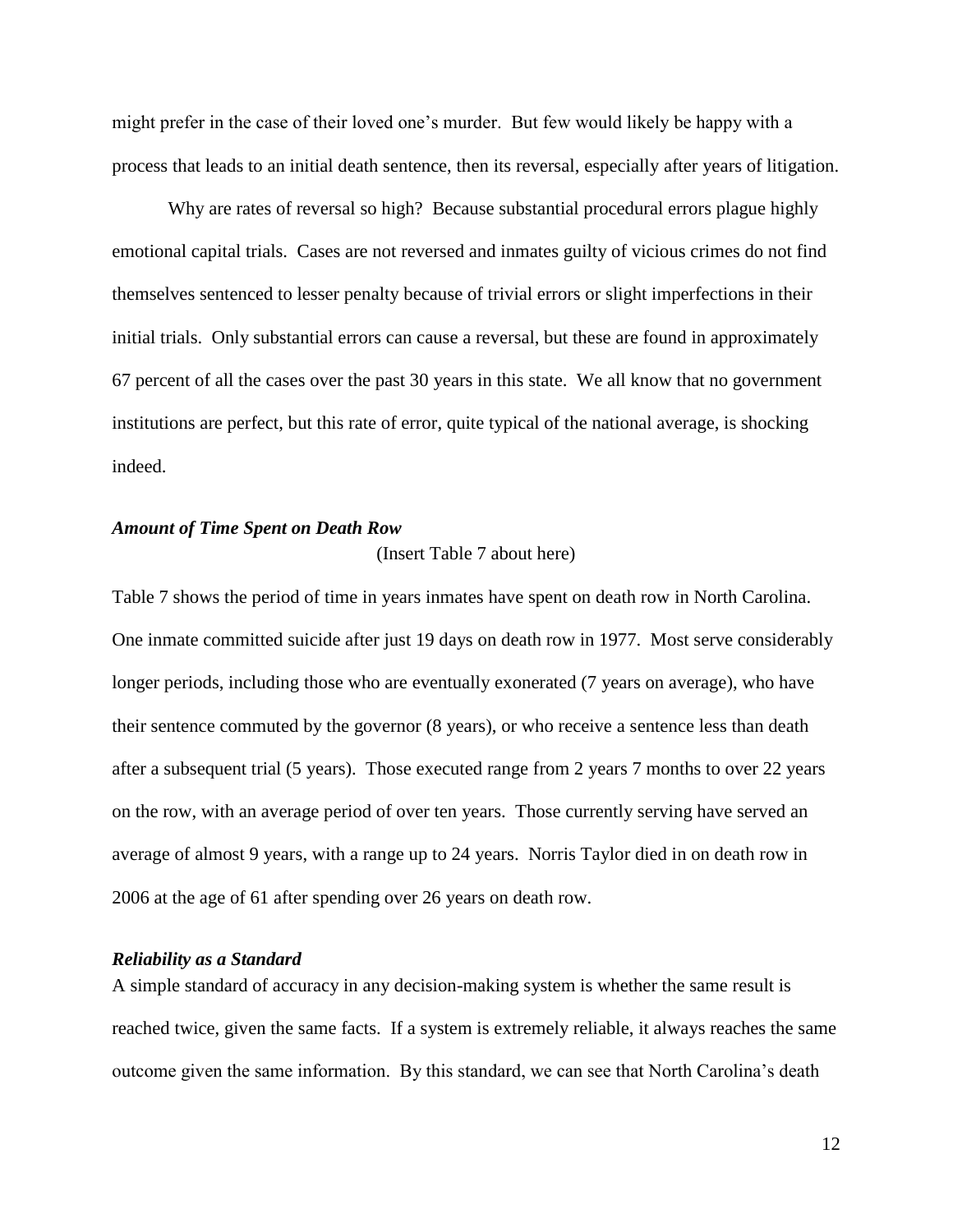penalty system is extremely unreliable. Depending on the calculation, the rate of reliability can be calculated at between 20 and 33 percent: in other words between two-thirds and four-fifths of the time, he system reverses itself on review. The calculation is as follows: The simplest calculation is simply the number of executions that have been carried out (43) compared to the total number of cases where final decisions have been made (218): 20 percent. More generously, we could add to this number all those cases where the inmate died in prison or had their sentenced commuted by the governor. These cases involve no reversal of the verdict of guilt or of the penalty. Using this standard, we have 73 cases, or 33 percent of the 218 cases where a final decision was reached. In these cases, we can say at least that the sentence of death was never overturned by any subsequent legal process. By contrast, 145, or 67 percent, resulted in a sentence of less than death at the second trial. So, no matter how we calculate the reliability of the death penalty system, we can see that it is extremely unreliable. Executions follow an initial sentence of death only 20 percent of the time. Much more likely is a subsequent decision to impose a lesser sentence, usually after years of delay.

# **Stages in the Judicial Process Leading to these Outcomes**

The death penalty is best understood as a process rather than merely as an outcome. Many sequential stages are involved and numerous decisions must be exercised by officials, including police, prosecutor, judge and jury. Because of the complexities of the process, errors are bound to occur and the cumulative effects of these errors can be devastating for both the victims' families and defendants. In the following table, the death penalty is modeled as a process in a way that reflects the procedural reality of death penalty prosecutions in North Carolina. An indictment is followed by a possible plea deal under the assumption that both the defendant and the prosecutor wish to avoid the uncertainty of a full trial. Failing a plea deal, the case proceeds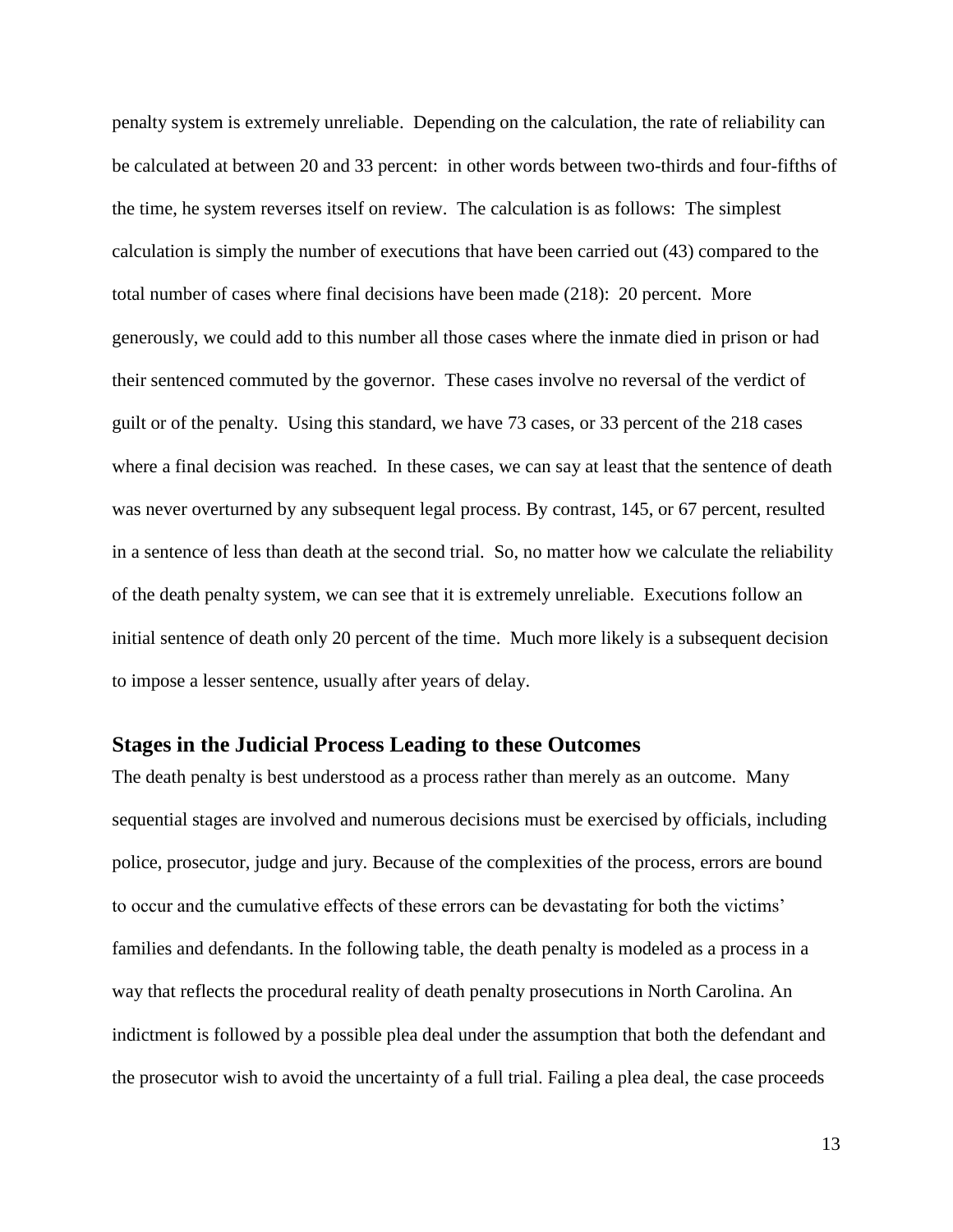to trial where the prosecutor may seek the death penalty or not. At the end of the trial, a jury must decide guilt or innocence and if the verdict is guilty, the case enters the final jury decision phase.

In 2001, Isaac Unah and UNC Law School Dean, Jack Boger collected data on 3990 murders with known defendants in North Carolina. Their objective was to replicate and extend the findings of the Baldus study (Baldus et al. 1990), which examined the death sentencing system in Georgia. Baldus and his colleagues relied on data from the 1970s and uncovered serious problems with the prosecution and jury decisions making in capital cases. We rely here on data from the Unah and Boger study for the multivariate analysis that follows but first, a note about the data is in order: The data cover murder transactions that occurred between January 1, 1993 and December 31, 1997. They include cases from 80 of the 100 counties of North Carolina. The data include all homicides resulting in a first degree murder charge during the period examined (99 cases) or life in prison without parole (303 cases). Finally, a multi-stage statistical sampling technique was employed to select a random sample of cases that received a life sentence, a term of years in prison, or an acquittal/dismissal (118 cases). Overall, we therefore had 520 cases to analyze. The unit of analysis is the homicide event. Thus a defendant who murders 3 individuals is thought to generate 3 separate cases since this defendant must, by law, be prosecuted for each homicide.

Figure 10 focuses on the penalty phase of death penalty prosecution and considers the race of defendant and victim as well as the racial configuration of the offense. This figure confirms what we have reported in the earlier sections of this paper. There is an important difference in the death sentencing rate for white and nonwhite victims. The rate at which a white victim's case will lead to a death sentence being awarded is 3.4 % compared to 1.6% for

14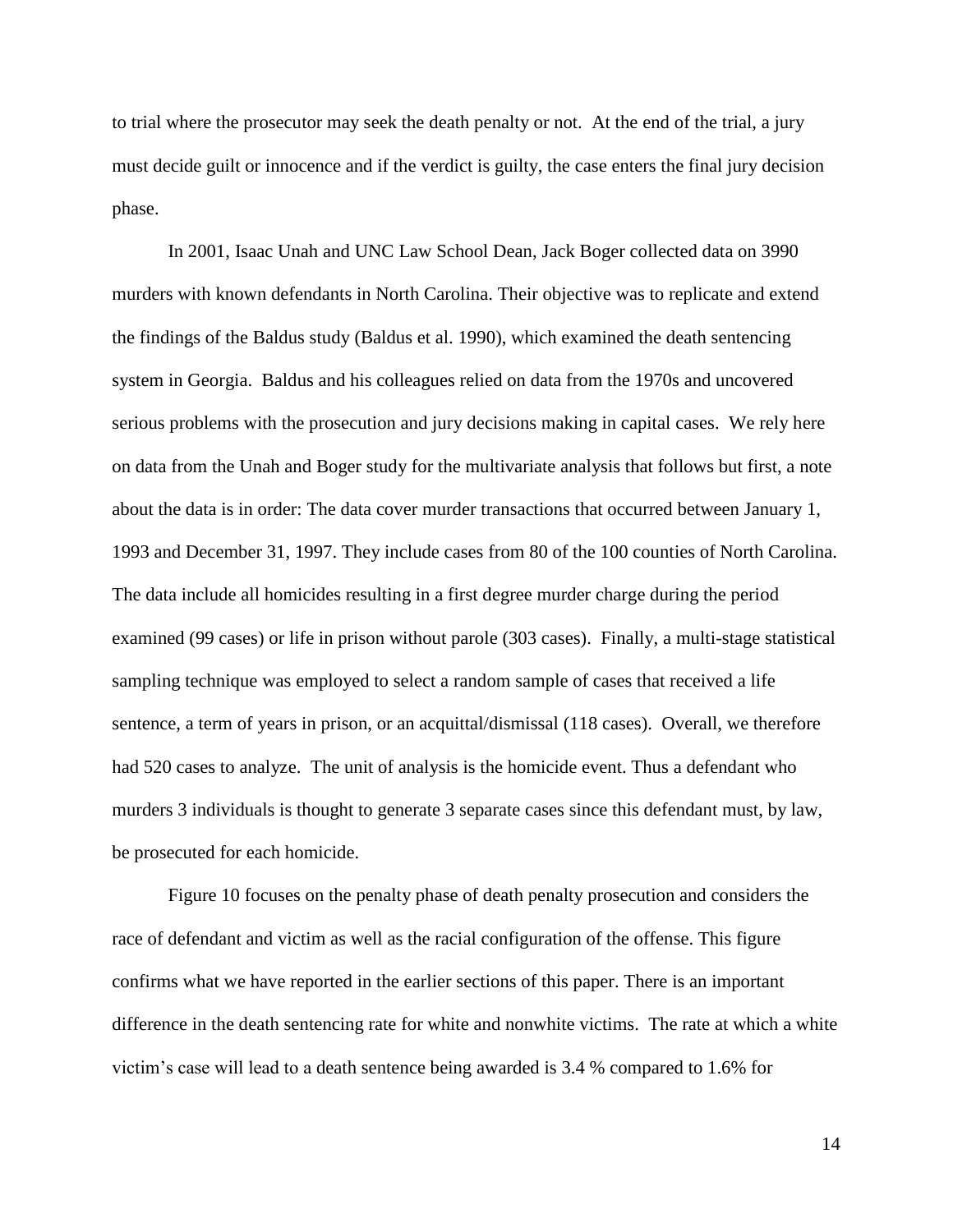nonwhites.<sup>9</sup> When we consider defendants without any reference to their victims, we find that there is no difference among black and white defendants. But when we consider various racial configurations, the death penalty is most likely to be awarded when a nonwhite kills a white victim. One difficulty with the data on Figure 10 is that there is no account given to possible confounding factors. We address this problem by estimating a series of regression models designed to mirror the sequential nature of the death penalty process itself.

## (Insert Figure 10 about here)

Table 8 presents estimates of race effects while controlling for various potential confounding factors. These were generated through Heckman Probit, a maximum likelihood estimation method that allows researchers to estimate models that closely approximate the sequential multi-stage process of capital punishment. We summarize here the most salient findings concerning race and gender. $^{10}$ 

Overall, the models are highly plausible and this is indicated by the statistically significant Heckman Lambda. The results indicate that in North Carolina, prosecutors are more likely to reject a plea deal in cases that involve nonwhite defendants and white victims, but interestingly are less likely to seek the death penalty in such cases. When prosecutors do seek the death penalty, however, jurors (who face no electoral pressure) are significantly more likely to award the death penalty during the penalty phase. Conversely, the death penalty is significantly less likely to be awarded when a nonwhite individual kills another nonwhite.

 $\overline{a}$ 

<sup>&</sup>lt;sup>9</sup> Note that the Unah-Boger study includes only first degree homicides with known defendants, whereas the analysis above compared all deaths by homicides; this explains why the percentages of death sentences are higher in one study than the other. Even with first degree homicide cases, the percent leading to death sentences is very low. Executions remain even rarer.  $10$  The full set of results can be found in the NC Indigent Defense Services website: <http://www.ncids.org/Motions%20Bank/RacialJustice/Unah-Boger%20Study.pdf>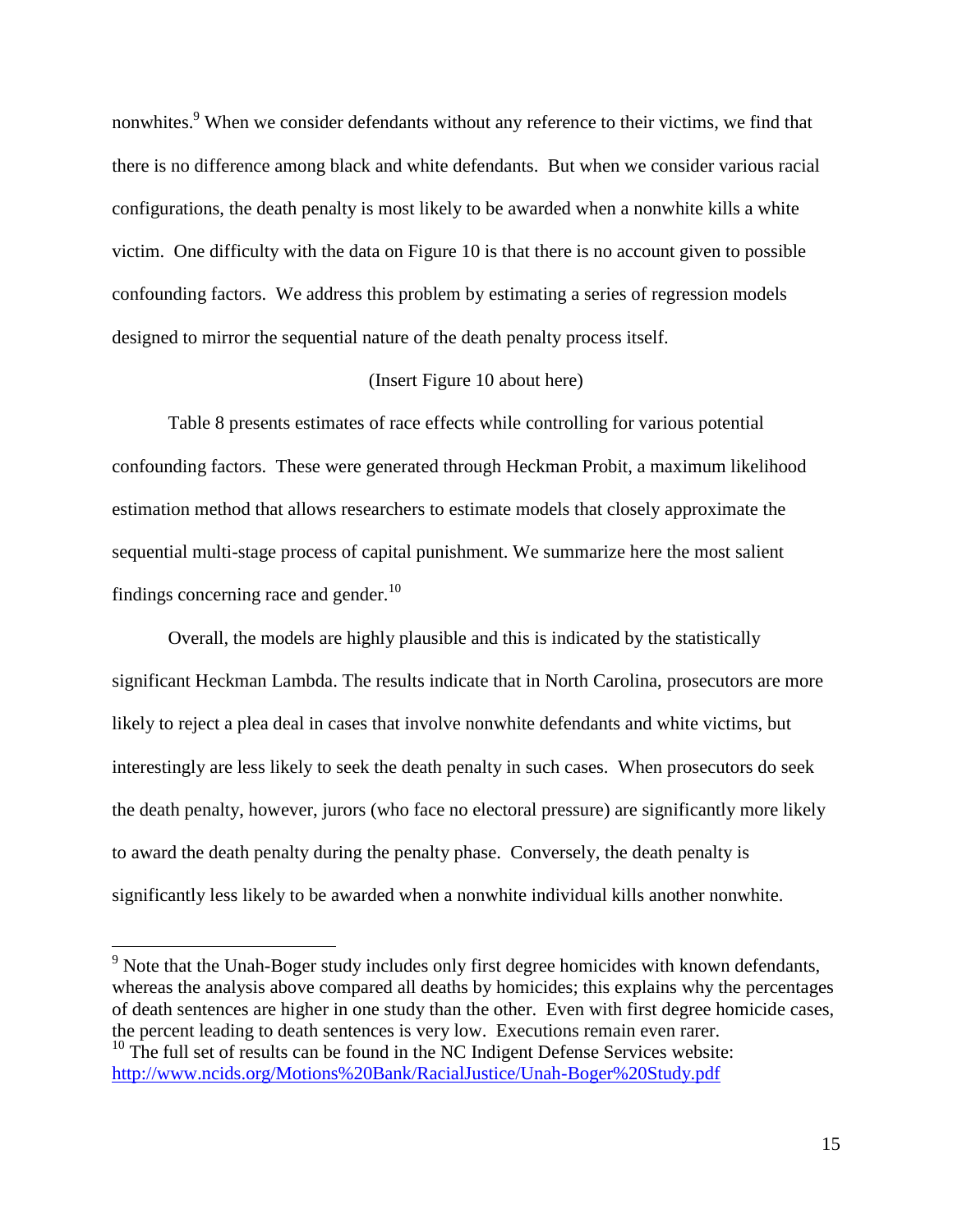#### (Insert Table 8 about here)

The data further indicate that although male victims are favored when the prosecutor is making arrangements to seek the death penalty, female victims are the ones whose deaths are actually more likely to lead to a death sentence.

To place the racial configuration results into proper context, we examine the role of multiple victim homicides, which under the law, constitute an aggravating circumstance.

Ordinarily, if criminal justice decisions were being made on the basis of the law, one would expect an aggravating factor such as the killing of multiple victims to command a powerful effect on the chances of a death sentence. We find that although the variable is statistically significant at the separate sentencing stage, the marginal effect on death sentencing pales in comparison to the marginal effect of a nonwhite killing a single white victim.

Finally, North Carolina law gives capital defendants the chance to raise mitigating circumstances during their trial to help them avoid a possible death sentence. For example, a severely deprived family background qualifies as a mitigating factor as is killing under duress. But to what extent do mitigating circumstances actually mitigate the death penalty? Figure 11 shows the differential impact of aggravating and mitigating circumstances.

#### (Insert Figure 11 about here)

As the slopes of the two lines indicate, aggravating factors are far more effective than mitigating factors. For a typical defendant, a jury would need to find six mitigating factors present in the case to counteract the effect of one aggravating factor.

# **Conclusion**

North Carolina is typical of many states in that it is engaged in a wrenching debate about the viability of its capital punishment system. In this paper we have reviewed statistical evidence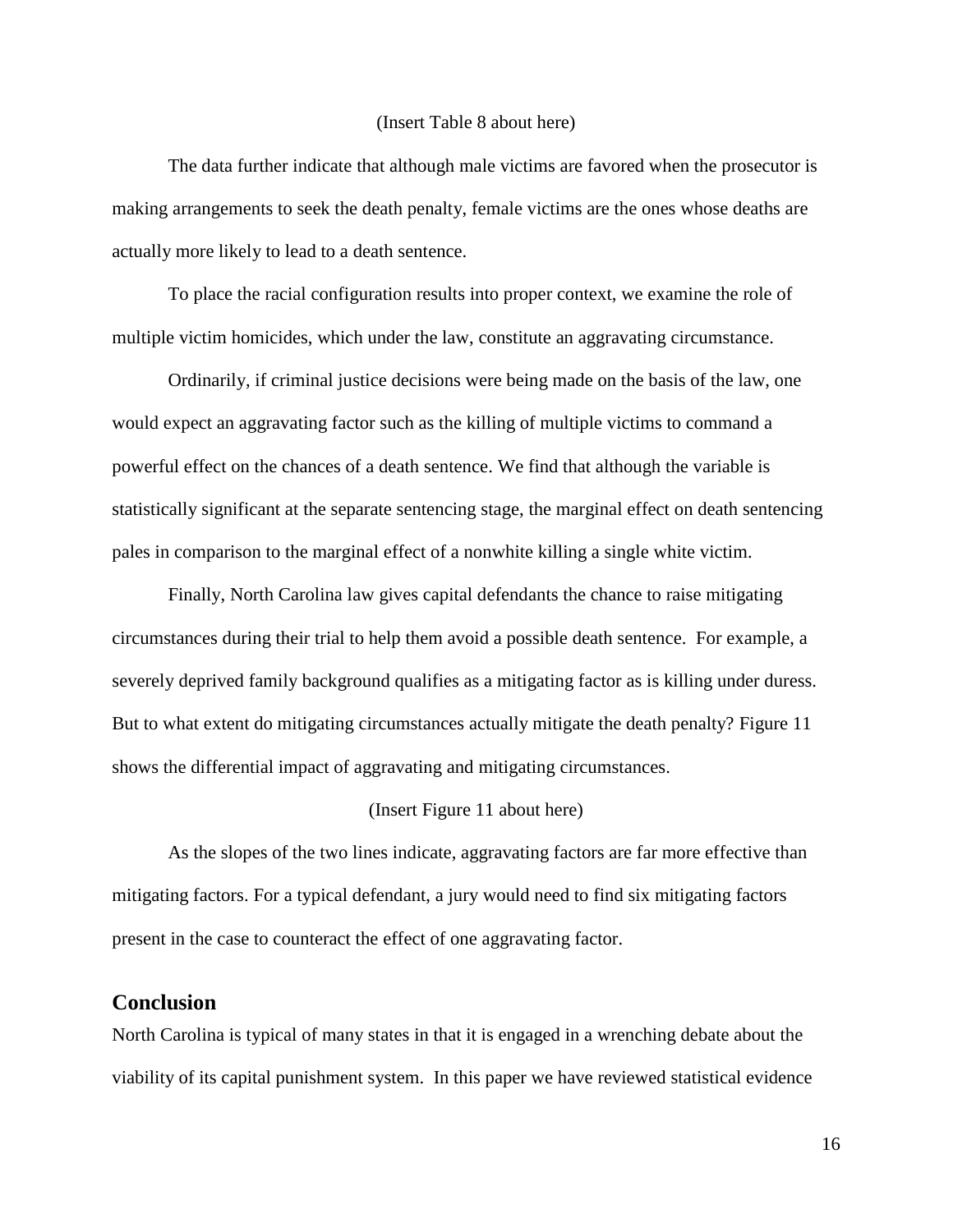suggesting there are serious disparities in the application of capital punishment, noted the results of a study that suggests that juries themselves may be a significant source of this bias, and noted the reforms that have been instituted and which are having the effect of reducing dramatically the likelihood that capital sentences will be carried out.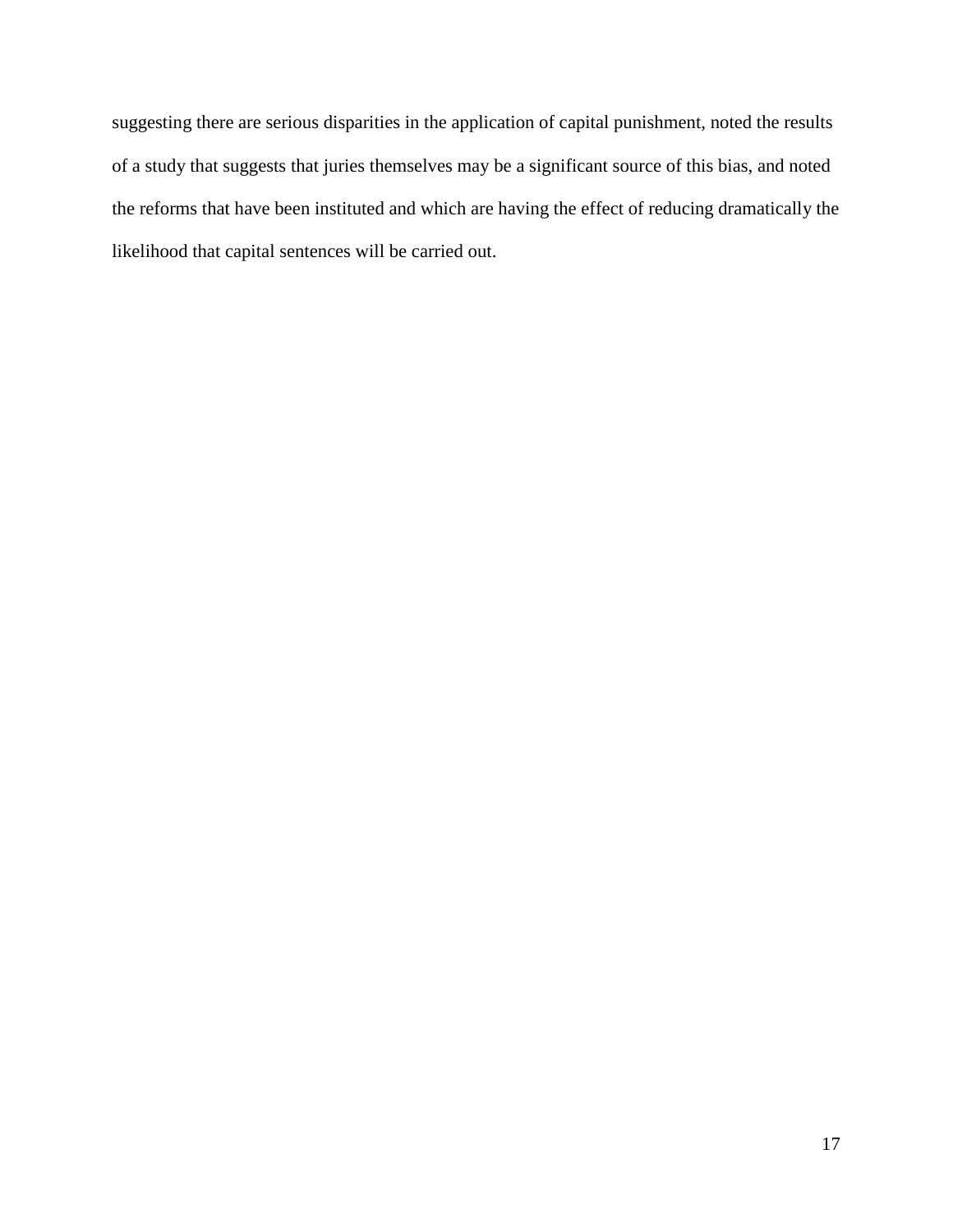## **References**

Associated Press. 1993. "Senate Will Debate Death Penalty Bill." Beloit Daily News, P. 11

- Baldus, David C., George G. Woodworth, and Charles A. Pulaski, Jr. 1990. *Equal Justice and the Death Penalty: A Legal and Empirical Analysis.* Boston: Northeastern University Press.
- Baumgartner, Frank, Suzanna L. De Boef, and Amber E. Boydstun. 2008. *The Decline of the Death Penalty and the Discovery of Innocence*. New York: Cambridge University Press
- Blume, John, Theodore Eisenberg, and Martin T. Wells. 2004. "Explaining Death Row's Population and Racial Composition." *Journal of Empirical Legal Studies*, 1:165-207.

*Eddings v. Oklahoma* 455 US 104 (1982)

Espy, M. Watt, and John Ortiz Smykla. 2004. *Executions In The United States, 1608-2002: The Espy File* [Computer file]. 4th ICPSR ed. Compiled by M. Watt Espy and John Ortiz Smykla, University of Alabama. Ann Arbor, MI: Inter-university Consortium for Political and Social Research [producer and distributor].

Friedman, Lawrence M. 1993. *Crime and Punishment in American History.*

- Fox, James Alan. 2001. *Uniform Crime Reports [United States]: Homicide Victimization and Offending Rates, 1976-1999*. [Computer file]. ICPSR version. Boston, MA: Northeastern University, College of Criminal Justice [producer], 2001. Ann Arbor, MI: Inter-university Consortium for Political and Social Research [distributor]. doi:10.3886/ICPSR03181.
- Garey, M. 1985. "The Cost of Taking a Life: Dollars and Sense of the Death Penalty" *University of California Davis Law Review 18*:1221-1270.
- Hoppe, C. 1992. "Execution Costs Texas Millions." *Dallas Morning News*, March 8, p. A1.
- Rand, Michael R., James P. Lynch, and David Cantor. 1997. *Criminal Victimization, 1973-1995*. Washington D.C.: Bureau of Justice Statistics, Office of Justice Programs.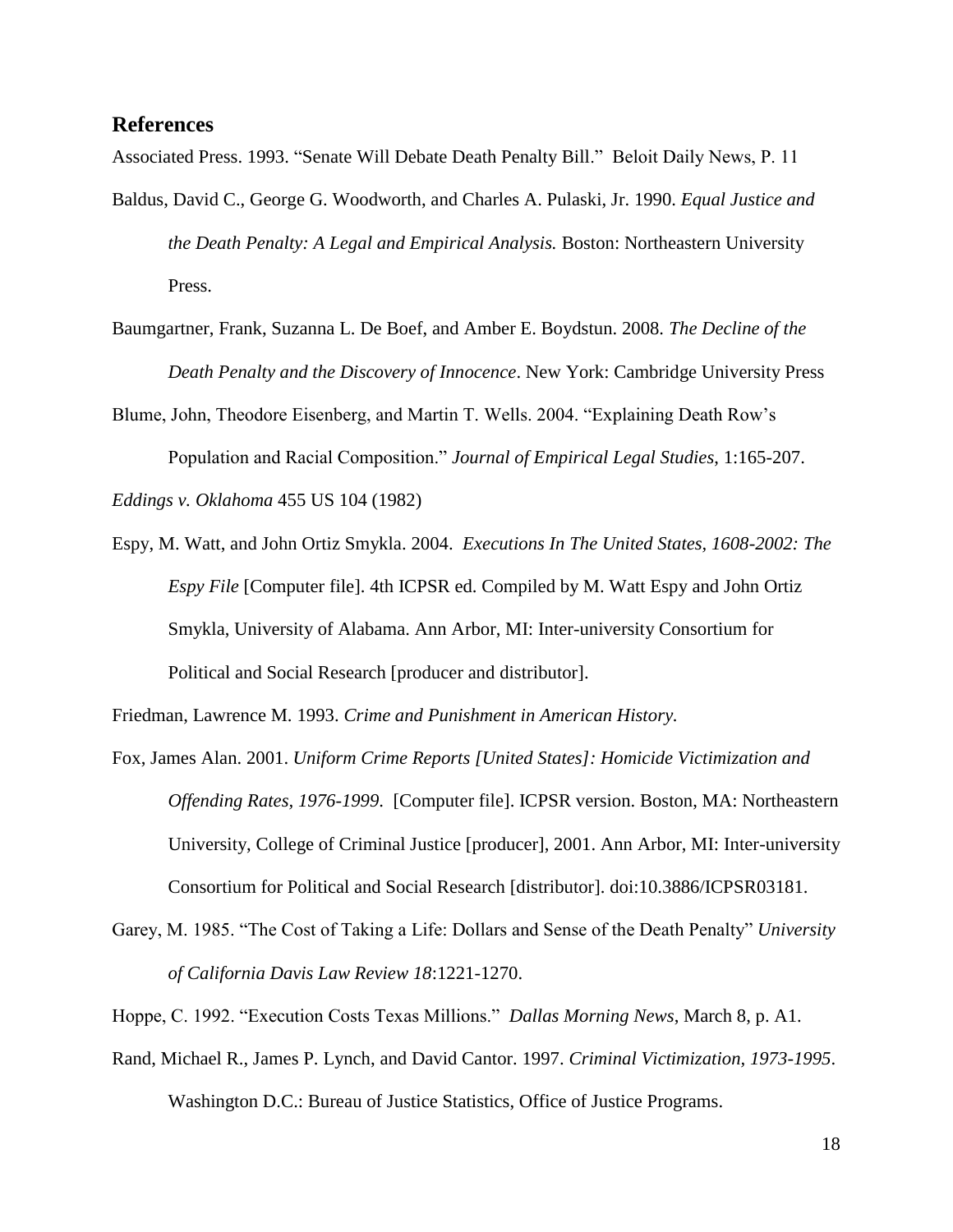- Songer, Michael and Isaac Unah. 2006. The Role of Race, Gender, and Location in Prosecutorial Decision to Seek the Death Penalty in South Carolina." *University of South Carolina Law Review.*
- Unah, Isaac. 2009. "Choosing Those Who Will Die: The Effect of Race, Gender, and Law in Prosecutorial Decision to Seek the Death Penalty in Durham County, North Carolina." *University of Michigan Journal of Race and Law*, 15:135-179.
- Von Drehle, D.1988. "Bottom Line: Life in Prison One-Sixth as Expensive." *The Miami Herald* p. 12A.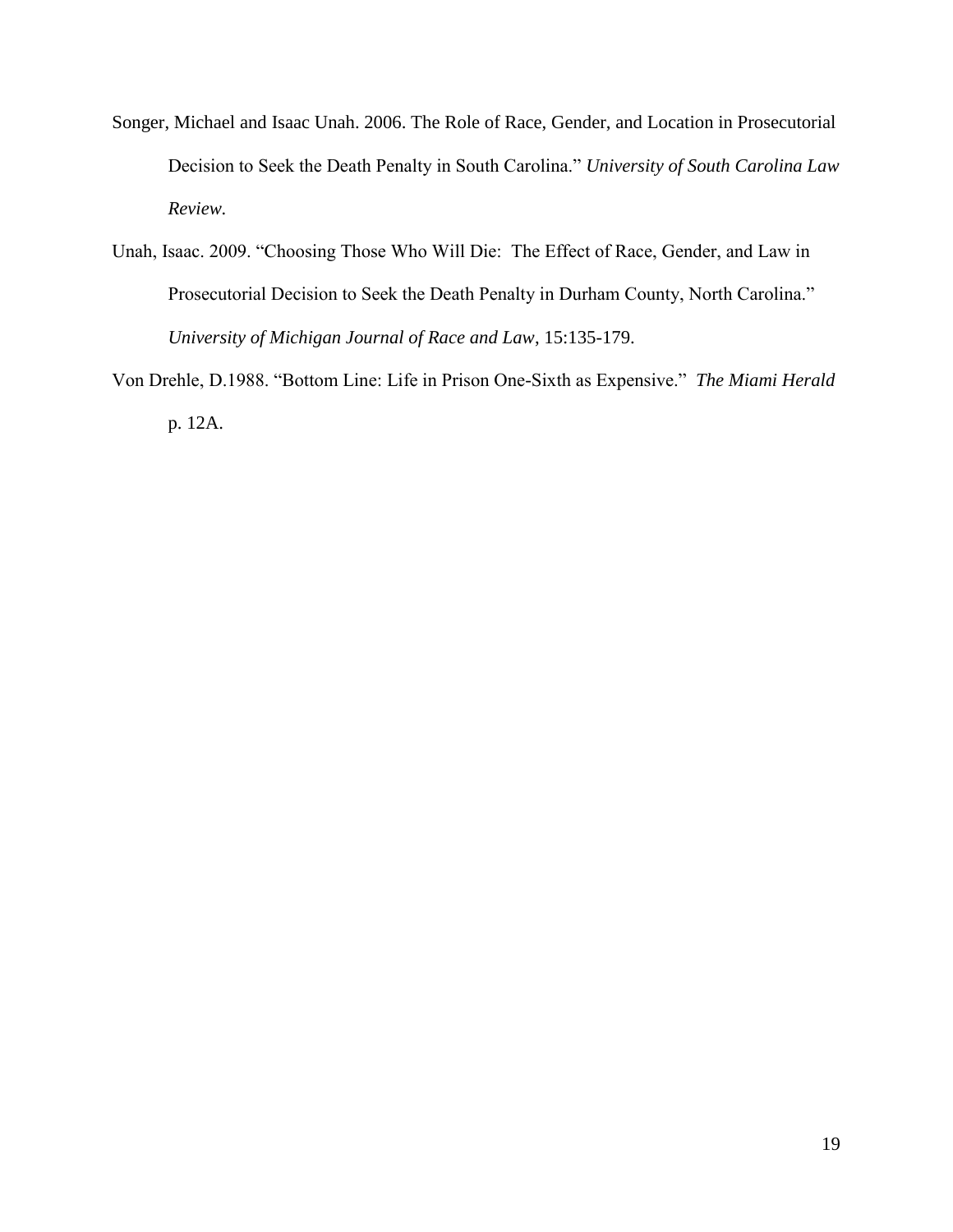# **Tables and Figures.**



Figure 1. US and NC Death Sentences since 1976.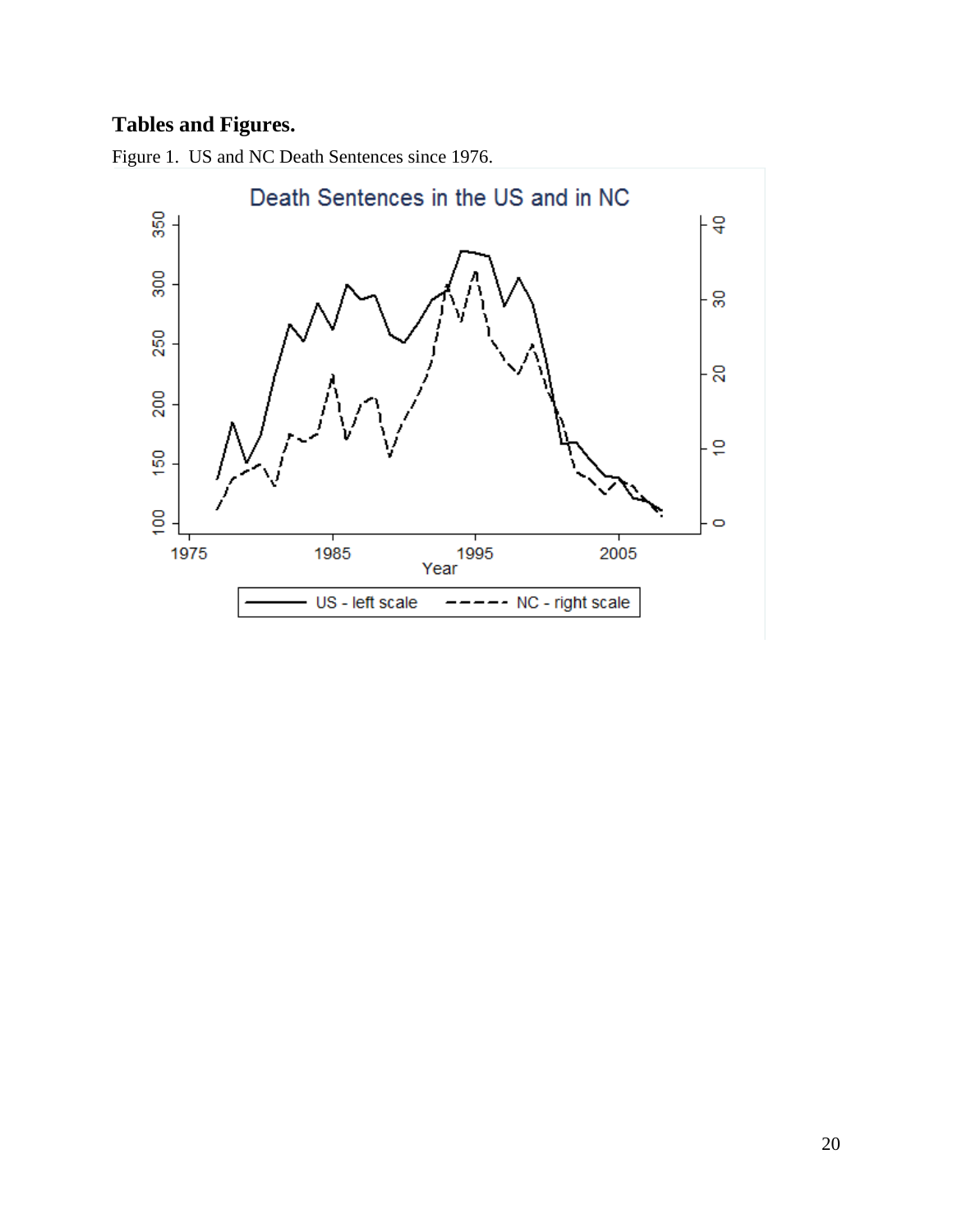Figure 2. US and NC Executions since 1976.

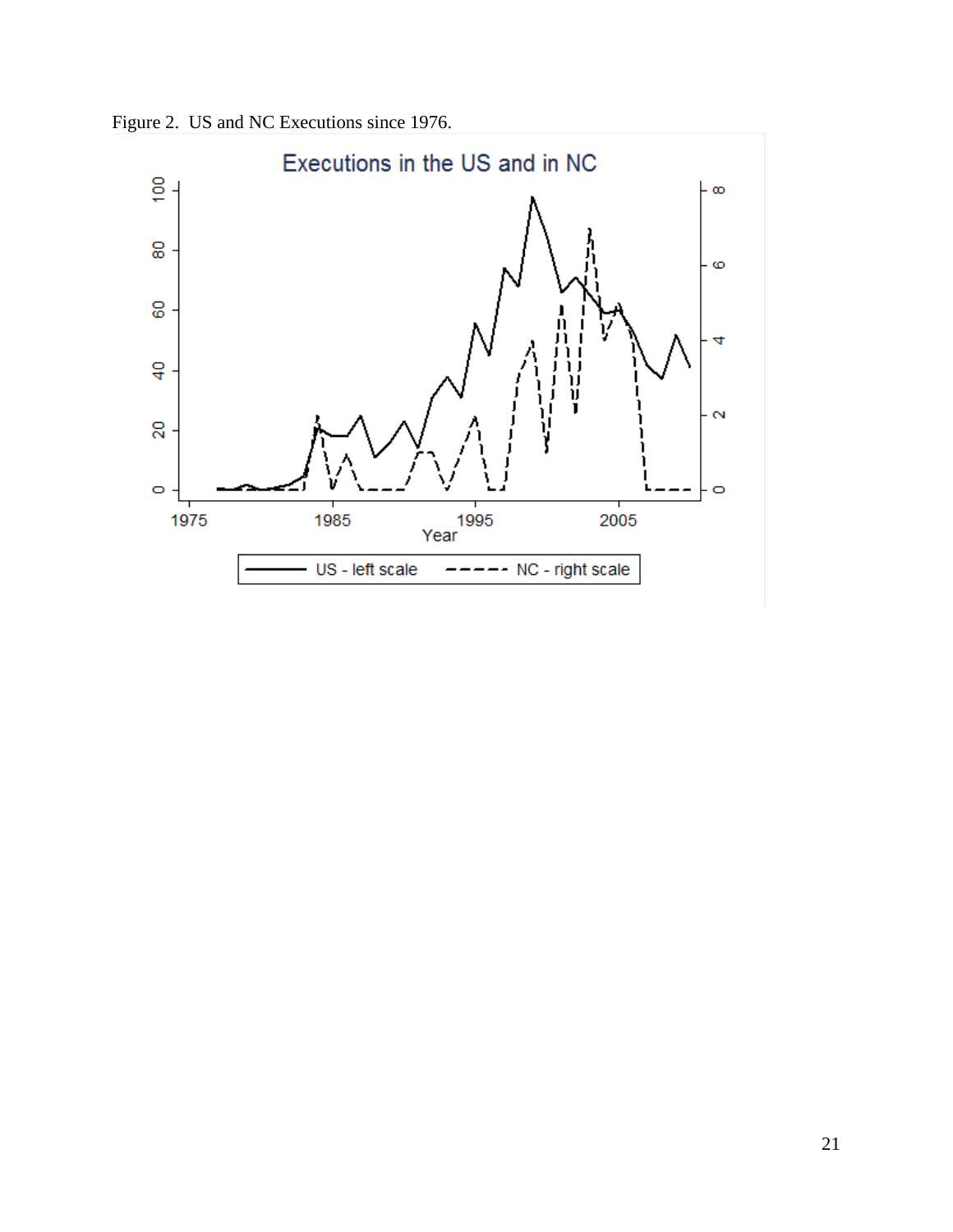



Executions by state since 1976

Seventeen states have executed no one in the modern era. On the other hand, Texas (463), Virginia (108), and Oklahoma (91) combine for 662, or more than half of the total. Table 1 lays out the numbers by state (it has 52 entries because the table includes the District of Columbia and the US Federal government).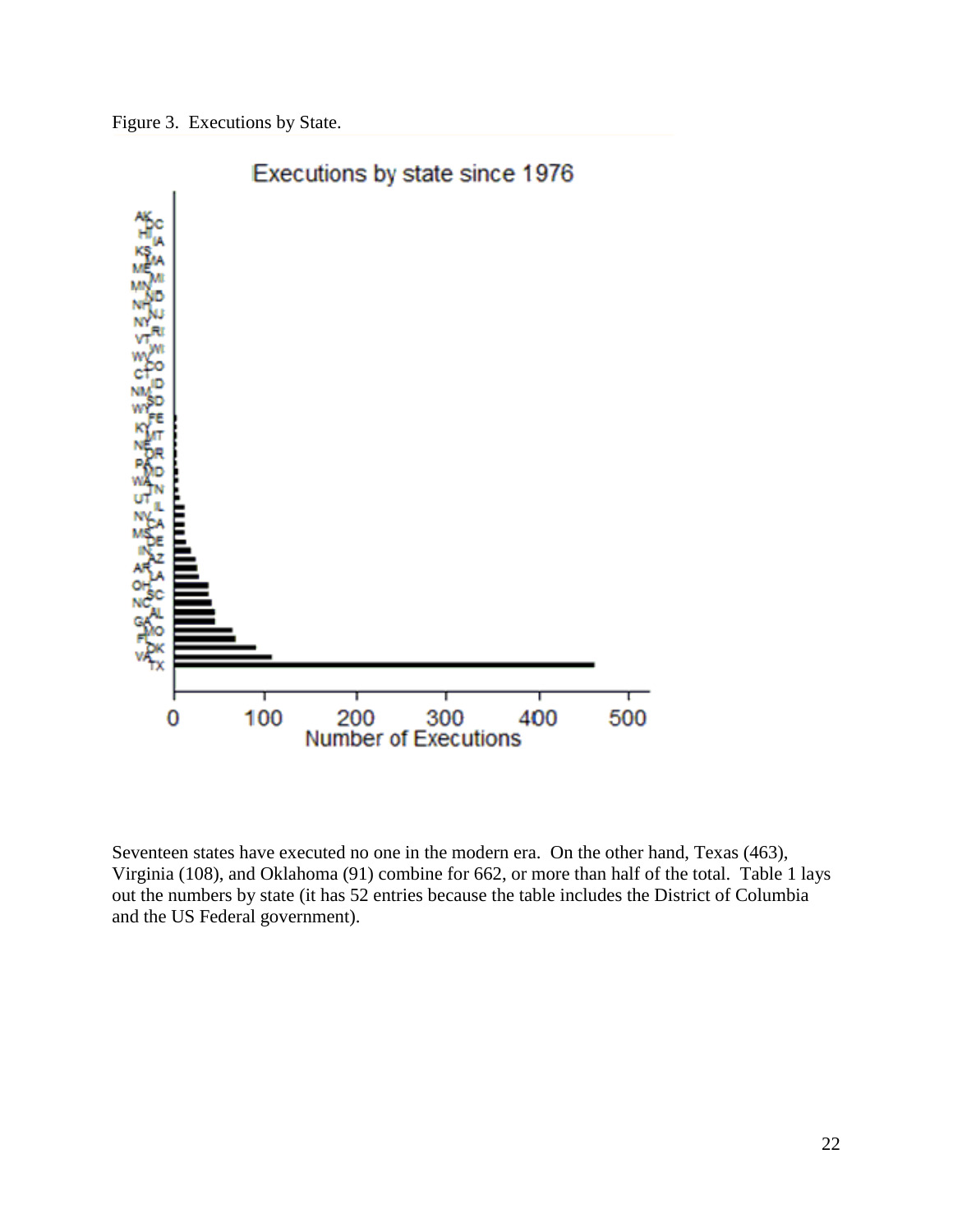

Figure 4. Homicide Rates by Race and Gender.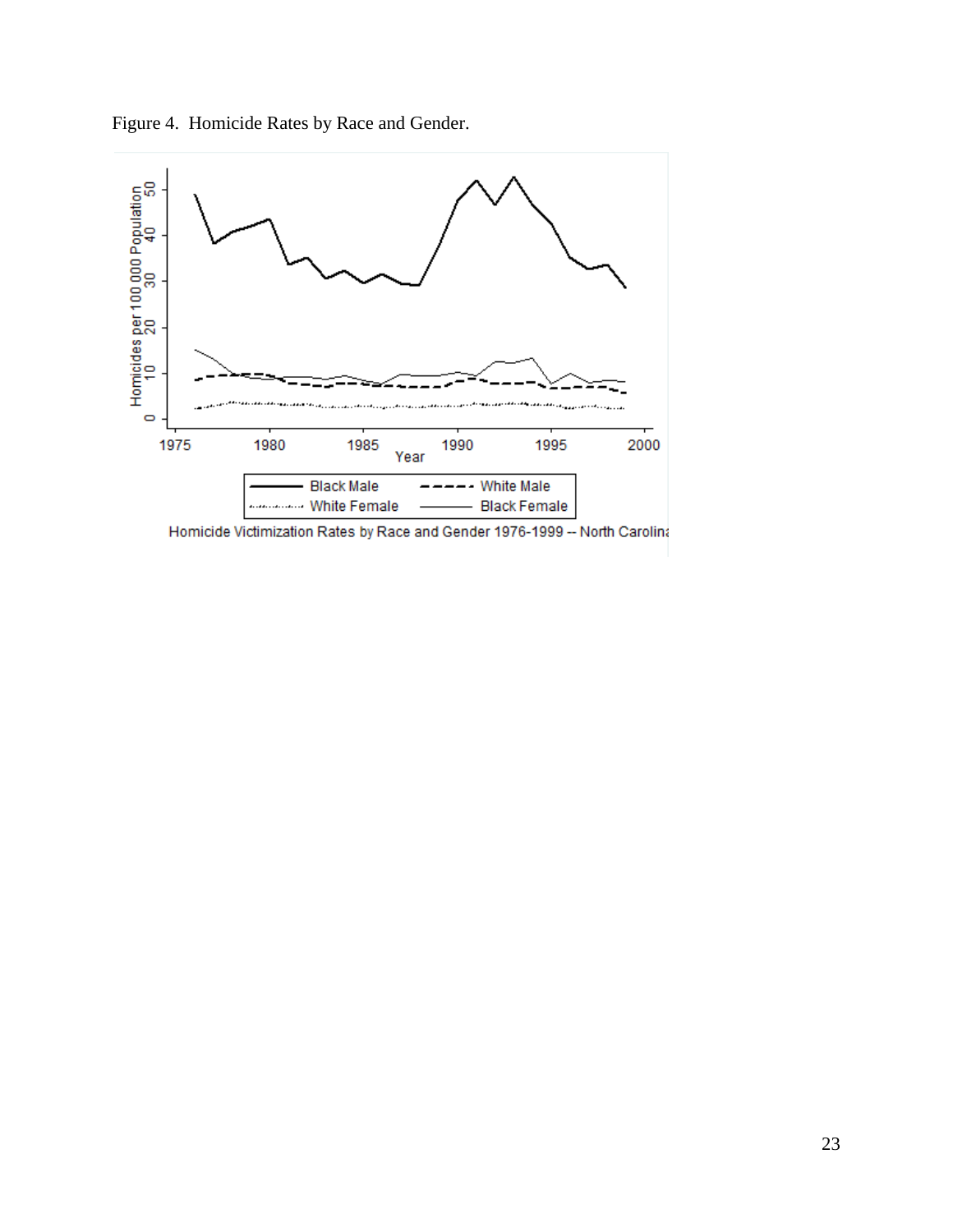

Figure 5. Homicide Rates for Black Males of Different Age Groups.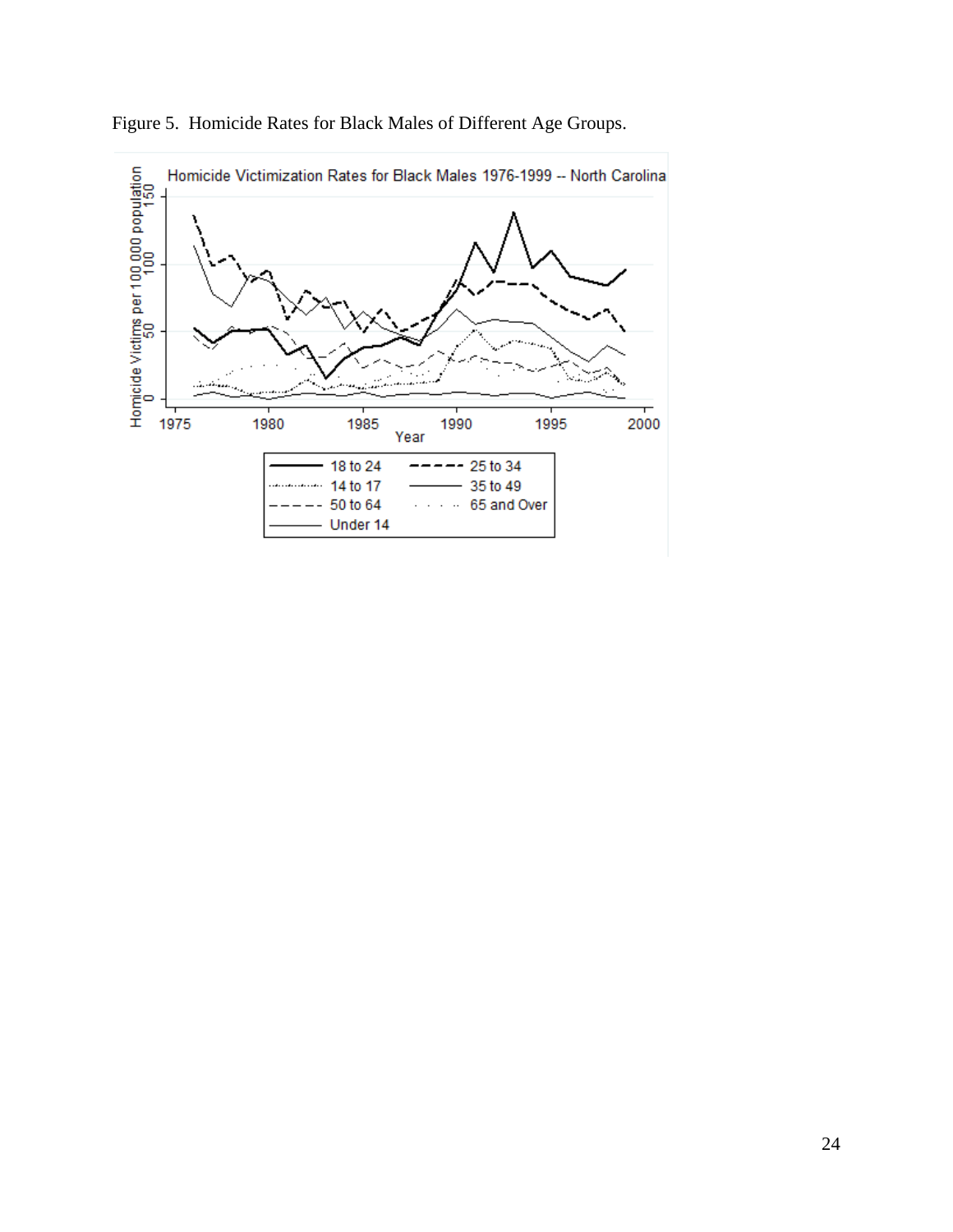



Note: From 1976 to 2008 there were 19,517 victims of homicide in North Carolina. The black bars show the percentage of these homicide victims across the categories shown. During the same period, 56 the killers of murder victims were executed. The grey bars show the percentage of these 56 in the same categories. White females were 13 percent of the homicide victims, but 43 percent of the cases in which the killer was later executed.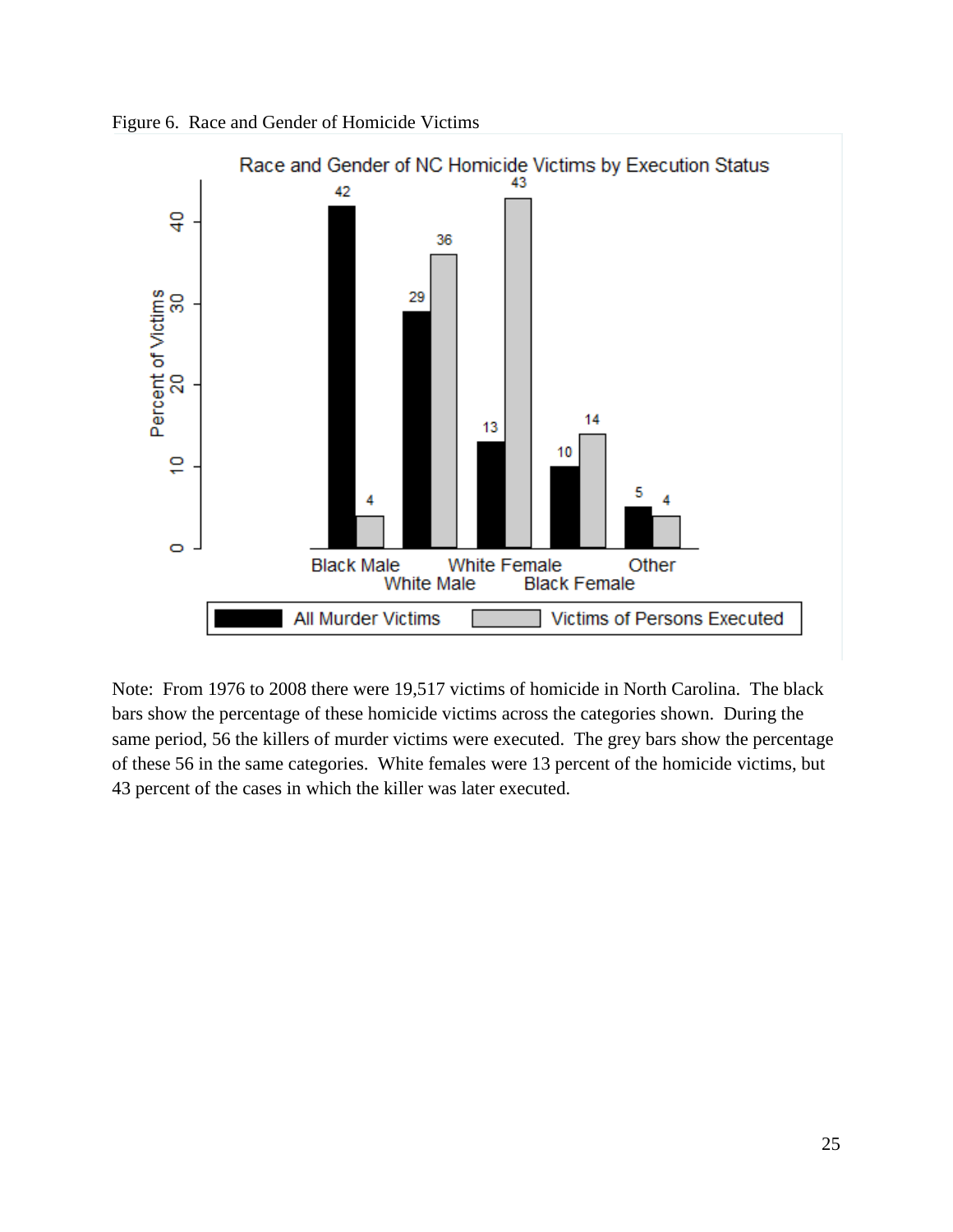



Figure 7 shows the number of executions per 1,000 homicides using the same information as in Figure 6, covering all homicides and executions in North Carolina from 1976 to 2008.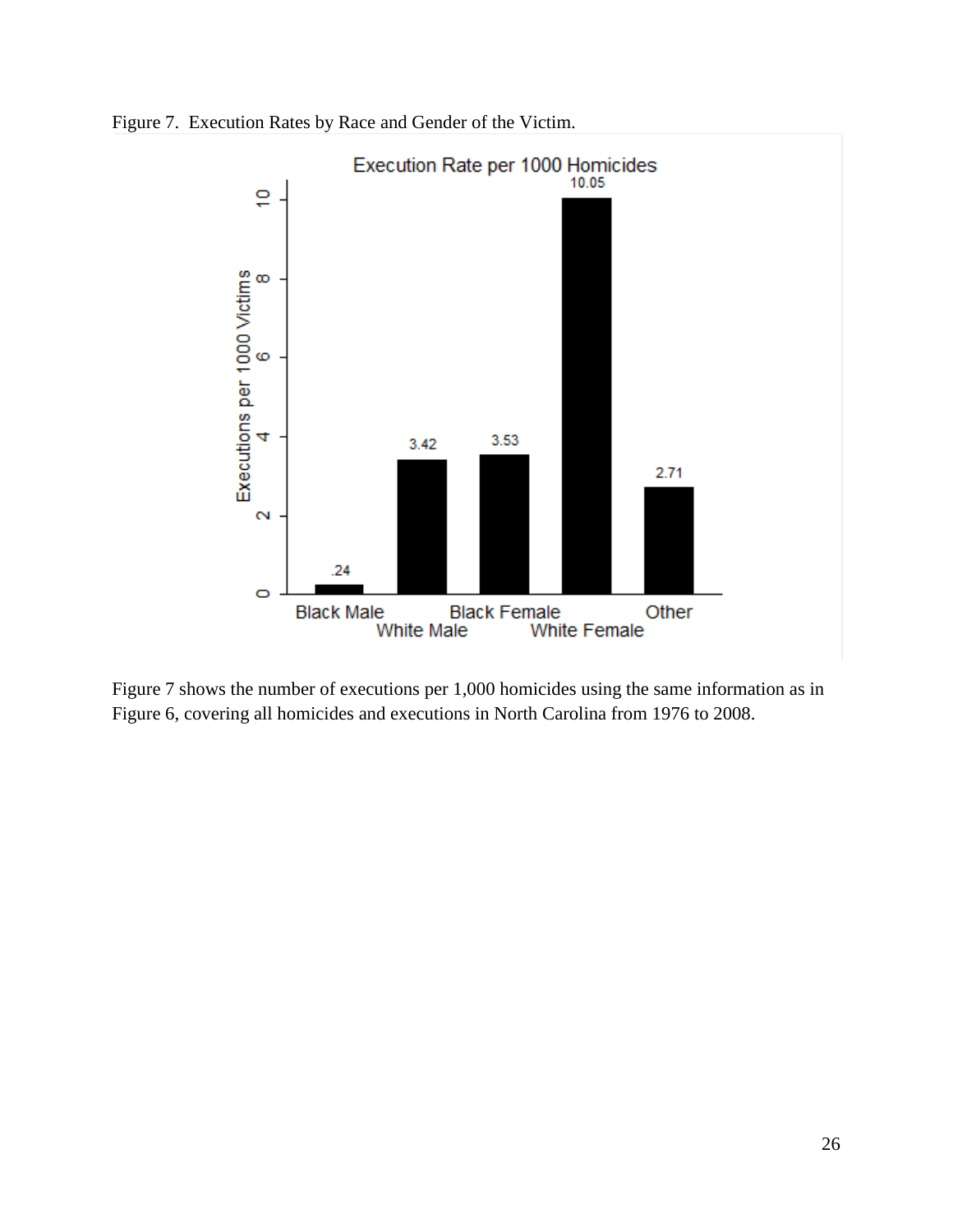

Figure 8. Numbers and Percent Black of North Carolina Executions, 1700 to 2002.

Figure 9. Numbers and Percent Black of North Carolina Executions, 1900 to 2002.

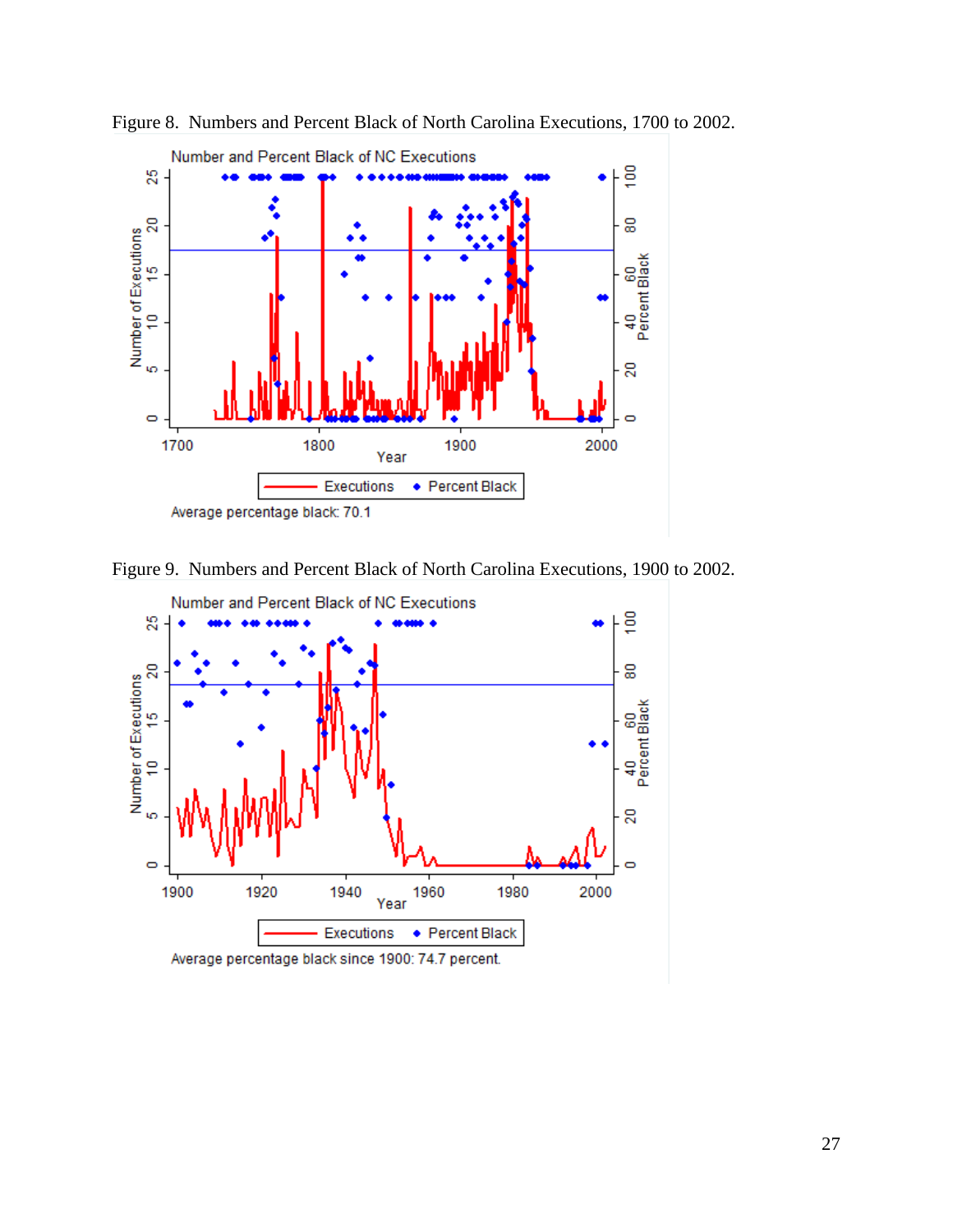

Figure 10. Percent of Homicides Leading to Death Sentences by Characteristics of the Victim and Defendant.

Note: Data from the University of North Carolina Death Penalty Study.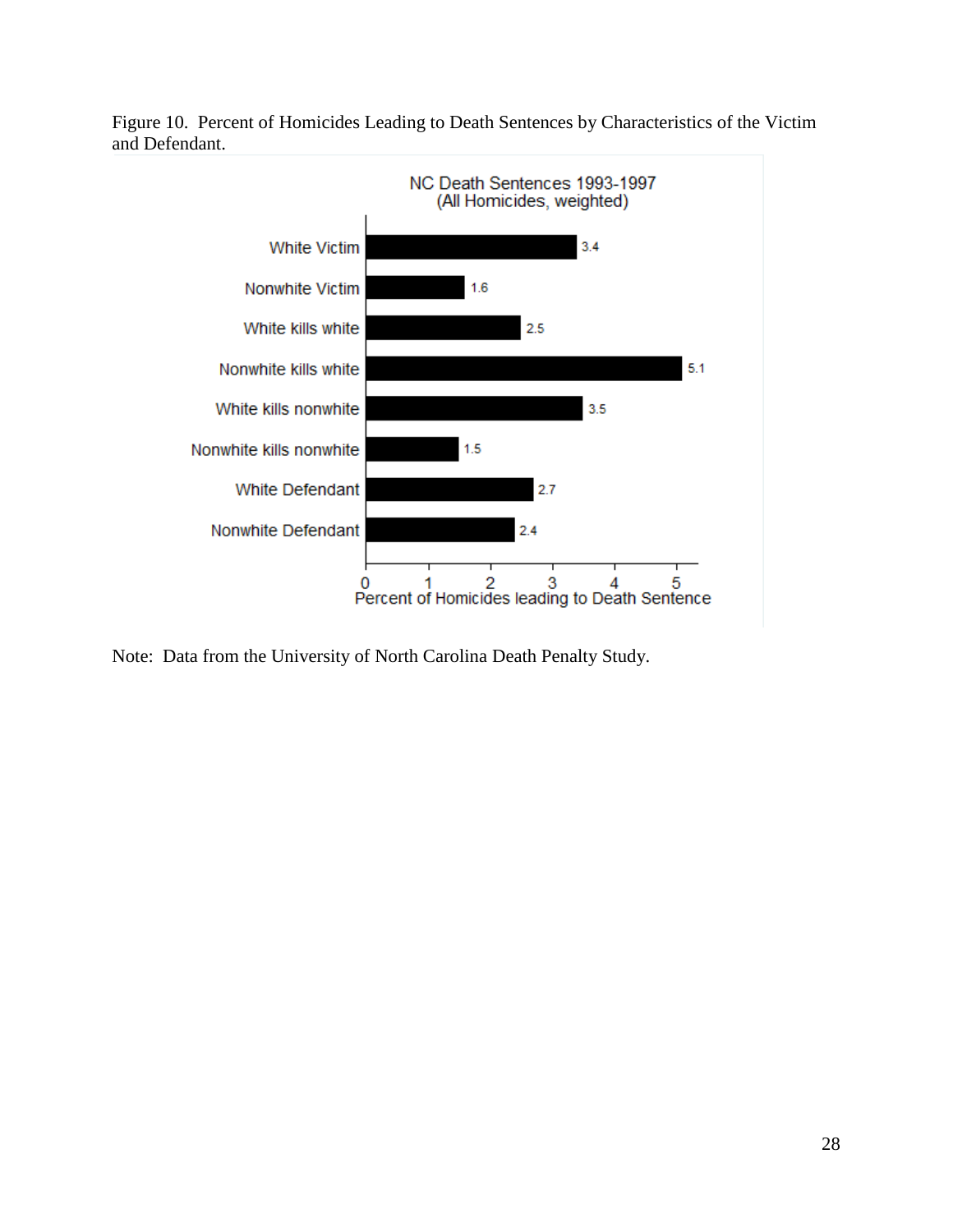

Figure 11. Effects of Aggravating and Mitigating Factors on the Probability of Receiving a Death Sentence.

Note: Data from the University of North Carolina Death Penalty Study.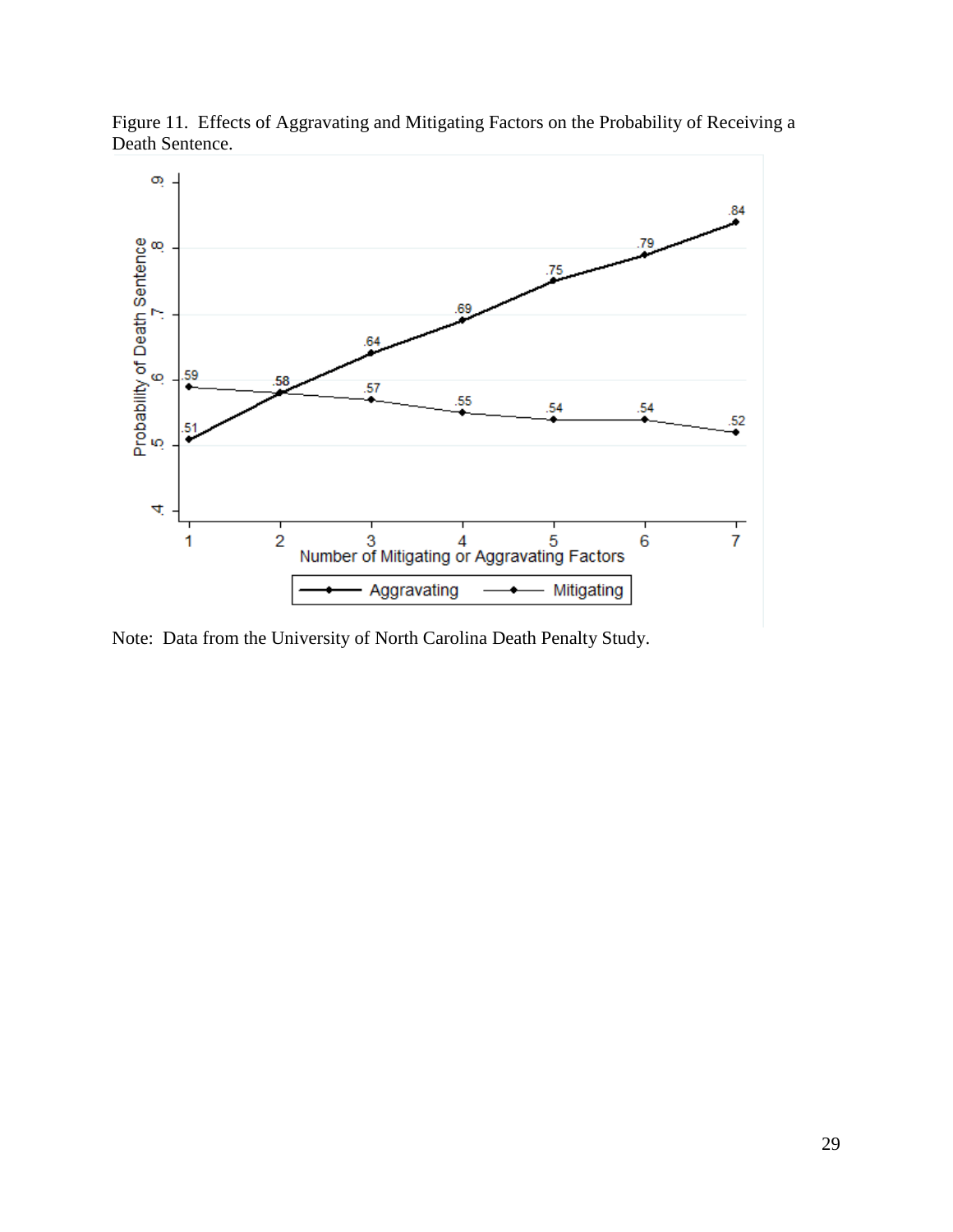| Rank           | <b>State</b>   | Executions     |
|----------------|----------------|----------------|
| $\mathbf{1}$   | <b>TX</b>      | 463            |
| $\overline{c}$ | VA             | 108            |
| 3              | OK             | 91             |
| $\overline{4}$ | FL             | 69             |
| 5              | M <sub>O</sub> | 67             |
| 6              | AL             | 48             |
| $\overline{7}$ | GA             | 48             |
| 8              | <b>NC</b>      | 43             |
| 9              | <b>OH</b>      | 41             |
| 10             | SC             | 41             |
| 11             | LA             | 28             |
| 12             | <b>AR</b>      | 27             |
| 13             | AZ             | 24             |
| 14             | ${\rm IN}$     | 20             |
| 15             | DE             | 14             |
| 16             | CA             | 13             |
| 17             | <b>MS</b>      | 13             |
| 18             | NV             | 12             |
| 19             | IL             | 12             |
| 20             | UT             | $\overline{7}$ |
| 21             | <b>TN</b>      | 6              |
| 22             | MD             | 5              |
| 23             | <b>WA</b>      | 5              |
| 24             | <b>NE</b>      | 3              |
| 25             | KY             | 3              |
| 26             | MT             | 3              |
| 27             | FE             | 3              |
| 28             | PA             | 3              |
| 29             | OR             | 3              |
| 30             | CO             | 1              |
| 31             | <b>NM</b>      | 1              |
| 32             | WY             | $\mathbf{1}$   |
| 33             | ID             | $\mathbf{1}$   |
| 34             | <b>SD</b>      | $\mathbf{1}$   |
| 35             | <b>CT</b>      | 1              |

Table 1. Executions by state.

States with no executions:

MI, ND, NJ, WI, NH, HI, NY, ME, AK, VT, MN, DC, WV, MA, KS, RI, IA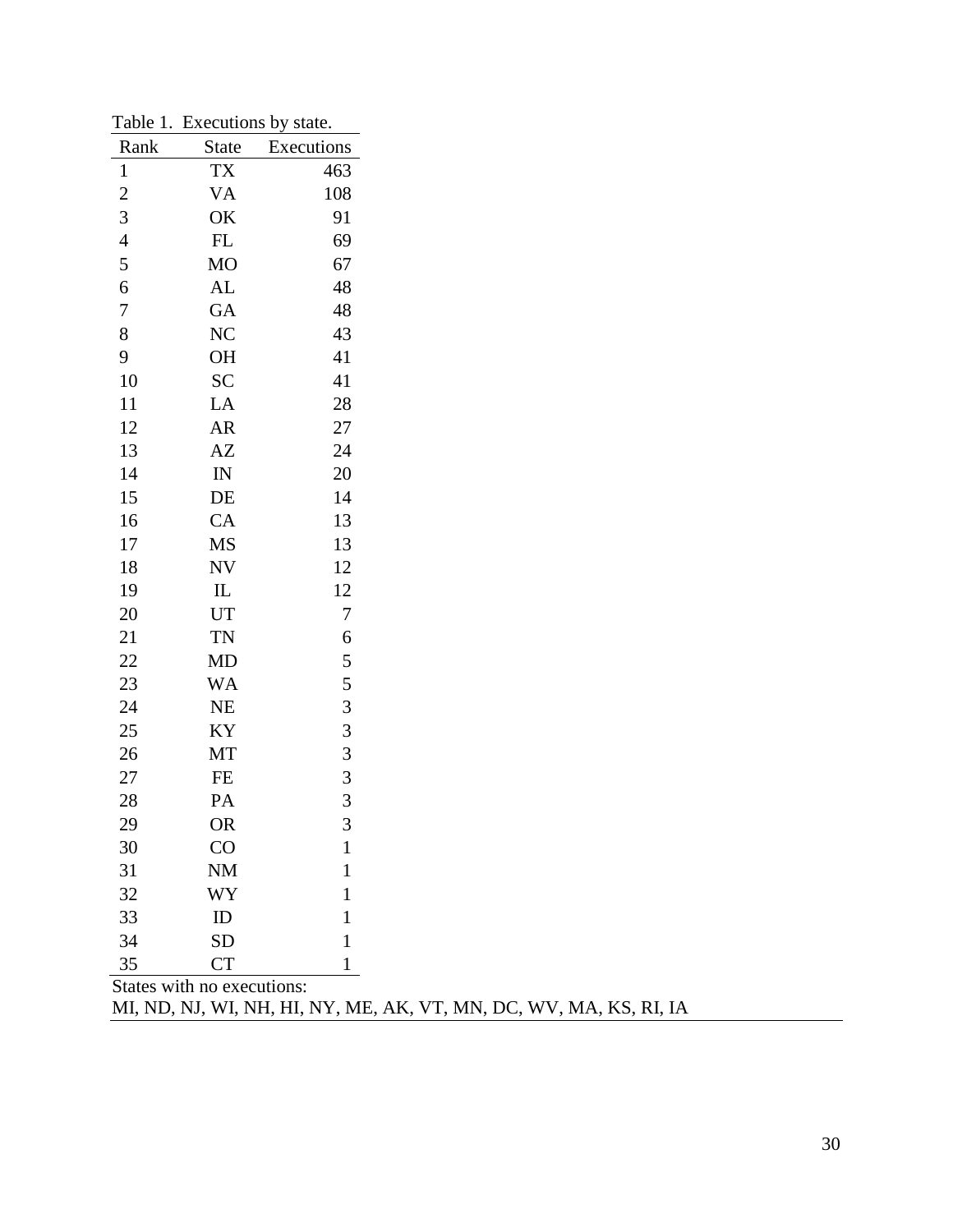|      |       |      |        |                  |       |              |       |                  |       |              |        |              | Race or  |
|------|-------|------|--------|------------------|-------|--------------|-------|------------------|-------|--------------|--------|--------------|----------|
|      |       |      |        |                  |       |              |       |                  |       |              |        |              | Gender   |
|      |       |      |        | Gender           |       |              | Other | Race             | White | <b>Black</b> | White  | <b>Black</b> | Other or |
| Year | Total | Male | Female | Unknown          | White | <b>Black</b> | Races | Unknown          | Male  | Male         | Female | Female       | Unknown  |
| 1976 | 609   | 465  | 142    | $\overline{2}$   | 222   | 370          | 15    | $\overline{2}$   | 174   | 278          | 48     | 92           | 17       |
| 1977 | 586   | 435  | 151    | $\boldsymbol{0}$ | 257   | 304          | 25    | $\overline{0}$   | 196   | 223          | 61     | 82           | 25       |
| 1978 | 600   | 446  | 144    | 9                | 276   | 306          | 8     | 9                | 199   | 242          | 78     | 65           | 17       |
| 1979 | 600   | 468  | 132    | $\boldsymbol{0}$ | 280   | 310          | 10    | $\boldsymbol{0}$ | 208   | 252          | 72     | 58           | $10\,$   |
| 1980 | 619   | 483  | 136    | $\boldsymbol{0}$ | 281   | 327          | 11    | $\mathbf{0}$     | 206   | 268          | 75     | 59           | 11       |
| 1981 | 541   | 402  | 139    | $\boldsymbol{0}$ | 249   | 276          | 16    | $\boldsymbol{0}$ | 176   | 212          | 72     | 64           | 16       |
| 1982 | 545   | 401  | 144    | $\boldsymbol{0}$ | 243   | 288          | 14    | 0                | 167   | 224          | 76     | 64           | 14       |
| 1983 | 490   | 362  | 128    | $\boldsymbol{0}$ | 219   | 257          | 12    | $\overline{c}$   | 159   | 195          | 60     | 62           | 14       |
| 1984 | 539   | 405  | 133    | $\mathbf{1}$     | 245   | 277          | 14    | 3                | 184   | 209          | 61     | 68           | 17       |
| 1985 | 520   | 383  | 137    | $\boldsymbol{0}$ | 248   | 254          | 18    | $\boldsymbol{0}$ | 176   | 193          | 71     | 61           | 18       |
| 1986 | 515   | 391  | 124    | $\boldsymbol{0}$ | 228   | 266          | 19    | $\overline{2}$   | 168   | 208          | 60     | 57           | $22\,$   |
| 1987 | 519   | 374  | 145    | $\boldsymbol{0}$ | 239   | 268          | 11    | $\boldsymbol{0}$ | 169   | 196          | 70     | 72           | 11       |
| 1988 | 510   | 374  | 136    | $\boldsymbol{0}$ | 231   | 266          | 12    | $\boldsymbol{0}$ | 167   | 195          | 65     | 72           | 12       |
| 1989 | 584   | 431  | 153    | $\boldsymbol{0}$ | 242   | 327          | 10    | 5                | 167   | 253          | 75     | 73           | 15       |
| 1990 | 711   | 548  | 163    | $\boldsymbol{0}$ | 278   | 405          | 24    | 4                | 204   | 325          | 74     | 80           | 28       |
| 1991 | 769   | 603  | 165    | $\mathbf{1}$     | 314   | 438          | 15    | $\overline{2}$   | 227   | 363          | 86     | 75           | 18       |
| 1992 | 723   | 534  | 189    | $\boldsymbol{0}$ | 272   | 433          | 18    | $\overline{0}$   | 191   | 332          | 81     | 100          | 18       |
| 1993 | 785   | 589  | 197    | $\boldsymbol{0}$ | 287   | 484          | 13    | $\mathbf{1}$     | 194   | 383          | 93     | 101          | 14       |
| 1994 | 772   | 570  | 201    | $\mathbf{1}$     | 295   | 455          | 18    | 4                | 210   | 344          | 85     | 111          | 22       |
| 1995 | 677   | 518  | 158    | $\mathbf{1}$     | 259   | 382          | 28    | 7                | 174   | 319          | 86     | 64           | 35       |
| 1996 | 619   | 466  | 150    | 3                | 248   | 352          | 17    | $\overline{2}$   | 182   | 267          | 63     | 86           | 21       |
| 1997 | 614   | 458  | 155    | $\mathbf{1}$     | 265   | 319          | 26    | 4                | 185   | 251          | 80     | 68           | 30       |
| 1998 | 612   | 463  | 149    | $\boldsymbol{0}$ | 255   | 337          | 15    | 5                | 187   | 262          | 69     | 75           | 20       |
| 1999 | 536   | 395  | 136    | 5                | 215   | 292          | 29    | $\boldsymbol{0}$ | 152   | 220          | 62     | 72           | 30       |
| 2000 | 551   | 422  | 128    | $\mathbf{1}$     | 231   | 295          | 25    | $\overline{0}$   | 164   | 239          | 67     | 56           | 25       |
| 2001 | 517   | 392  | 122    | 3                | 237   | 249          | 31    | $\boldsymbol{0}$ | 166   | 204          | 71     | 45           | 31       |

Table 2. Homicide Victimization Rates in North Carolina.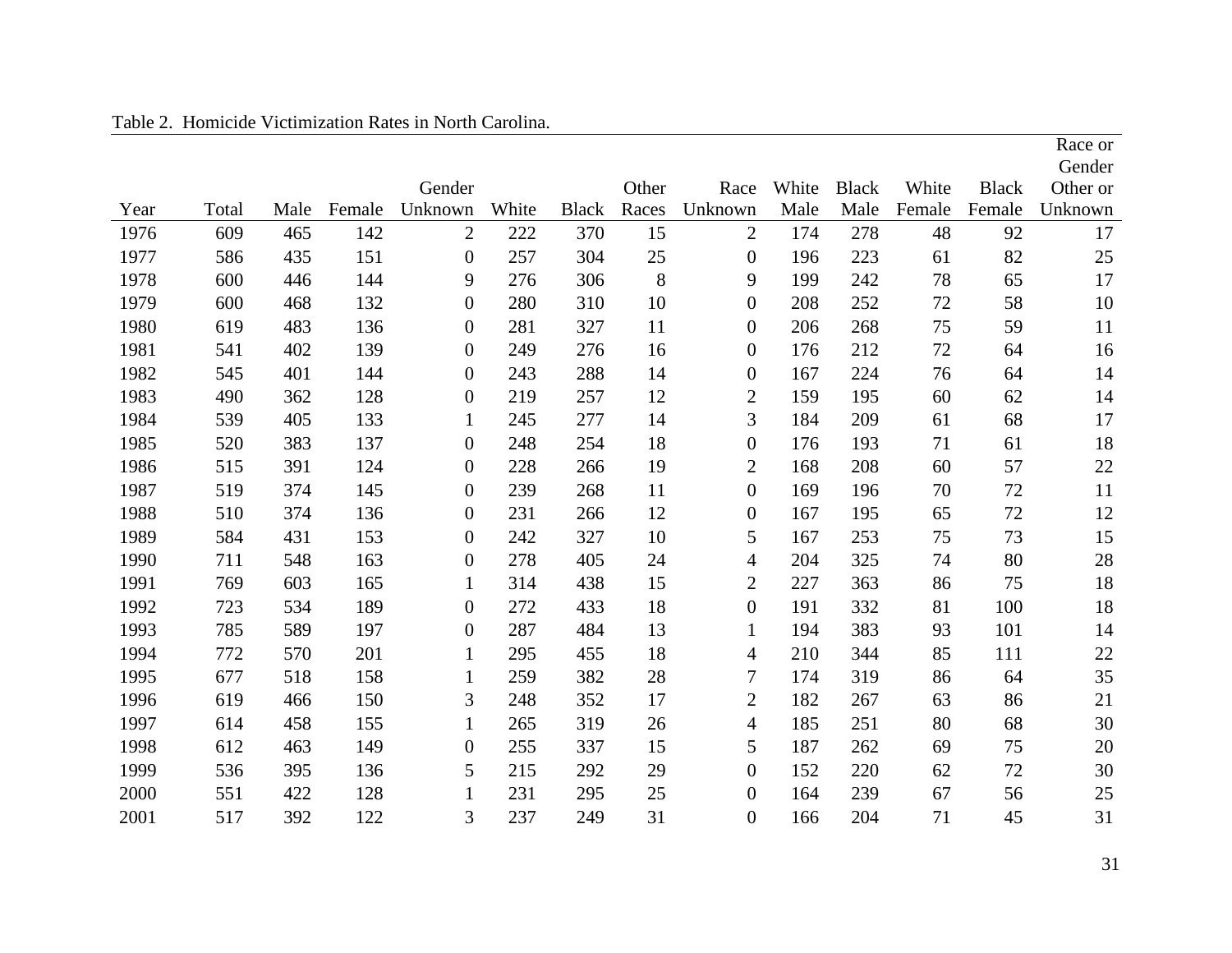| 2002    | 543    | 396    | 147   | $\overline{0}$   | 239   | 275    | 29   | $\overline{0}$ | 157   | 219   | 82    | 56    | 29   |
|---------|--------|--------|-------|------------------|-------|--------|------|----------------|-------|-------|-------|-------|------|
| 2003    | 503    | 382    | 119   | $\overline{2}$   | 207   | 270    | 26   | $\overline{0}$ | 141   | 222   | 66    | 48    | 26   |
| 2004    | 503    | 380    | 121   | 2                | 213   | 254    | 36   | $\overline{0}$ | 149   | 202   | 64    | 52    | 36   |
| 2005    | 582    | 446    | 136   | $\boldsymbol{0}$ | 258   | 294    | 30   | $\overline{0}$ | 177   | 242   | 81    | 52    | 30   |
| 2006    | 534    | 384    | 130   | 20               | 216   | 293    | 25   | $\overline{0}$ | 138   | 227   | 68    | 57    | 44   |
| 2007    | 592    | 452    | 138   | 2                | 240   | 327    | 25   | $\overline{0}$ | 167   | 269   | 73    | 58    | 25   |
| 2008    | 597    | 429    | 168   | $\boldsymbol{0}$ | 267   | 296    | 34   | $\overline{0}$ | 172   | 234   | 95    | 62    | 34   |
|         |        |        |       |                  |       |        |      |                |       |       |       |       |      |
| Totals  | 19,517 | 14,646 | 4,816 | 55               | 8,254 | 10,547 | 663  | 53             | 5,851 | 8,271 | 2,388 | 2,267 | 739  |
| Percent | 100.00 | 75.04  | 24.68 | 0.28             | 42.29 | 54.04  | 3.40 | 0.27           | 29.98 | 42.38 | 12.24 | 11.62 | 3.79 |

Notes: Data from 1976 through 1999 come from Fox 2001. From 2000 through 2008 they come from the North Carolina State Bureau of Investigation [\(http://sbi2.jus.state.nc.us/crp/public/Default.htm\)](http://sbi2.jus.state.nc.us/crp/public/Default.htm) accessed in January 2010. Numbers from both sources were available for 1999. The North Carolina numbers were approximately 3 percent lower than the Fox (US Department of Justice) numbers over all, with no discernible differences in relative ratios by race or gender.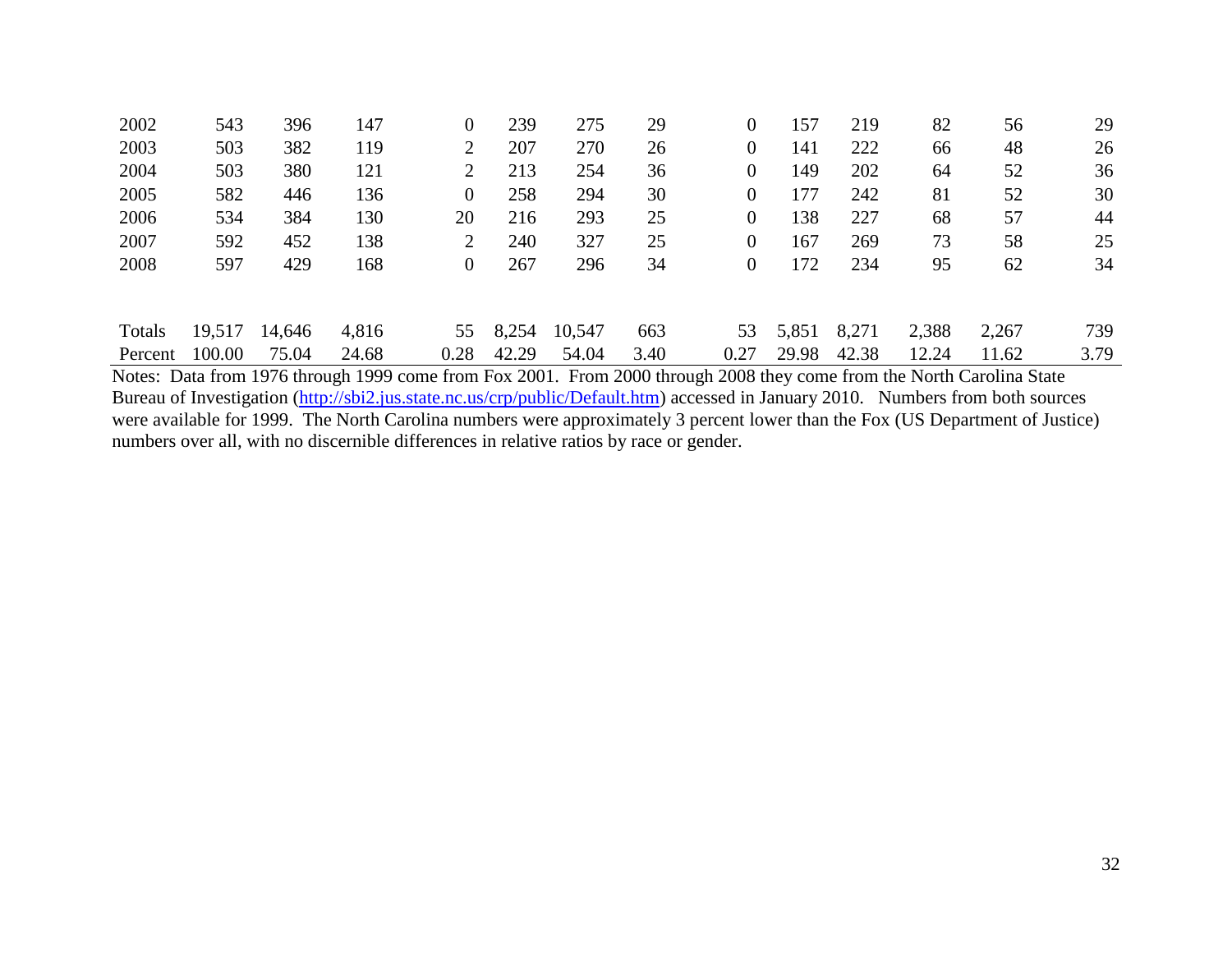|                        | <b>All Murder Victims</b> |            | Victims of Persons Executed |            |
|------------------------|---------------------------|------------|-----------------------------|------------|
| Victim Characteristics | Number                    | Percentage | Number                      | Percentage |
| <b>Black Male</b>      | 8,271                     | 42         |                             |            |
| White Male             | 5,852                     | 29         | 20                          | 36         |
| <b>White Female</b>    | 2,388                     | 13         | 24                          | 43         |
| <b>Black Female</b>    | 2,267                     | 10         |                             | 14         |
| Other or Unknown       | 739                       |            |                             |            |
| Total                  | 19,517                    | 100        | 56                          | 100        |

Table 3. Race and Gender of North Carolina Murder Victims, by Execution Status.

Note: Information about executions was downloaded from the NC Department of Corrections web site on March 19, 2010: [http://www.doc.state.nc.us/dop/deathpenalty/executed.htm.](http://www.doc.state.nc.us/dop/deathpenalty/executed.htm)

Table 4. Execution Rates per 1,000 Murders, by Victim Characteristics

|                        |                                     | Victims of     | <b>Execution Rate per</b> |
|------------------------|-------------------------------------|----------------|---------------------------|
| Victim Characteristics | All Murder Victims Persons Executed |                | 1,000 Homicides           |
| <b>White Female</b>    | 2,388                               | 24             | 10.05                     |
| <b>Black Female</b>    | 2,267                               | 8              | 3.53                      |
| White Male             | 5,852                               | 20             | 3.42                      |
| Other or Unknown       | 739                                 | $\overline{2}$ | 2.71                      |
| <b>Black Male</b>      | 8,271                               |                | 0.24                      |
| Total                  | 19,517                              | 56             | 2.87                      |

Table 5. Disposition of Death Row Cases in North Carolina, 1977–2009.

| Disposition                                  | Male | Female   | White | <b>Black</b>   | Other    | Total |
|----------------------------------------------|------|----------|-------|----------------|----------|-------|
| Ever Sentenced to Death                      | 376  | 12       | 172   | 189            | 27       | 388   |
| Currently Serving on Death Row               | 153  | 4        | 61    | 85             | 12       | 158   |
| Removed to Jail Pending Outcome of New Trial | 12   | $\theta$ |       | 5              | 3        | 12    |
| <b>Subtotal: Final Decisions Made</b>        | 210  | 8        | 107   | 99             | 12       | 218   |
| Of these cases with decisions made:          |      |          |       |                |          |       |
| Sentence Commuted by Governor                |      | $\Omega$ |       | 4              |          |       |
| Found Not Guilty in Subsequent Trial         |      |          |       | $\overline{2}$ | $\Omega$ |       |
| Resentenced to a Sentence less than Life     | 10   | 0        | 4     | 5              |          | 10    |
| Resentenced to Life in Prison                | 123  |          | 59    | 65             | 6        | 130   |
| Resentenced to Death at Second Trial*        | 3    |          | 2     |                | $\Omega$ |       |
| Died in Prison of Natural Causes             | 19   | 0        | 9     | 8              | ∍        | 19    |
| Suicide in Prison                            | 6    | 0        |       |                | $\theta$ | 6     |
| Executed                                     | 42   |          | 27    | 14             | 2        | 43    |

\*The Department of Corrections site lists only three individuals as having received a second death sentence. However, this may not be fully accurate. We do not analyze these cases below because informal discussions with those in the death penalty community suggest that there are more cases than those listed, but we do not know what the true number is.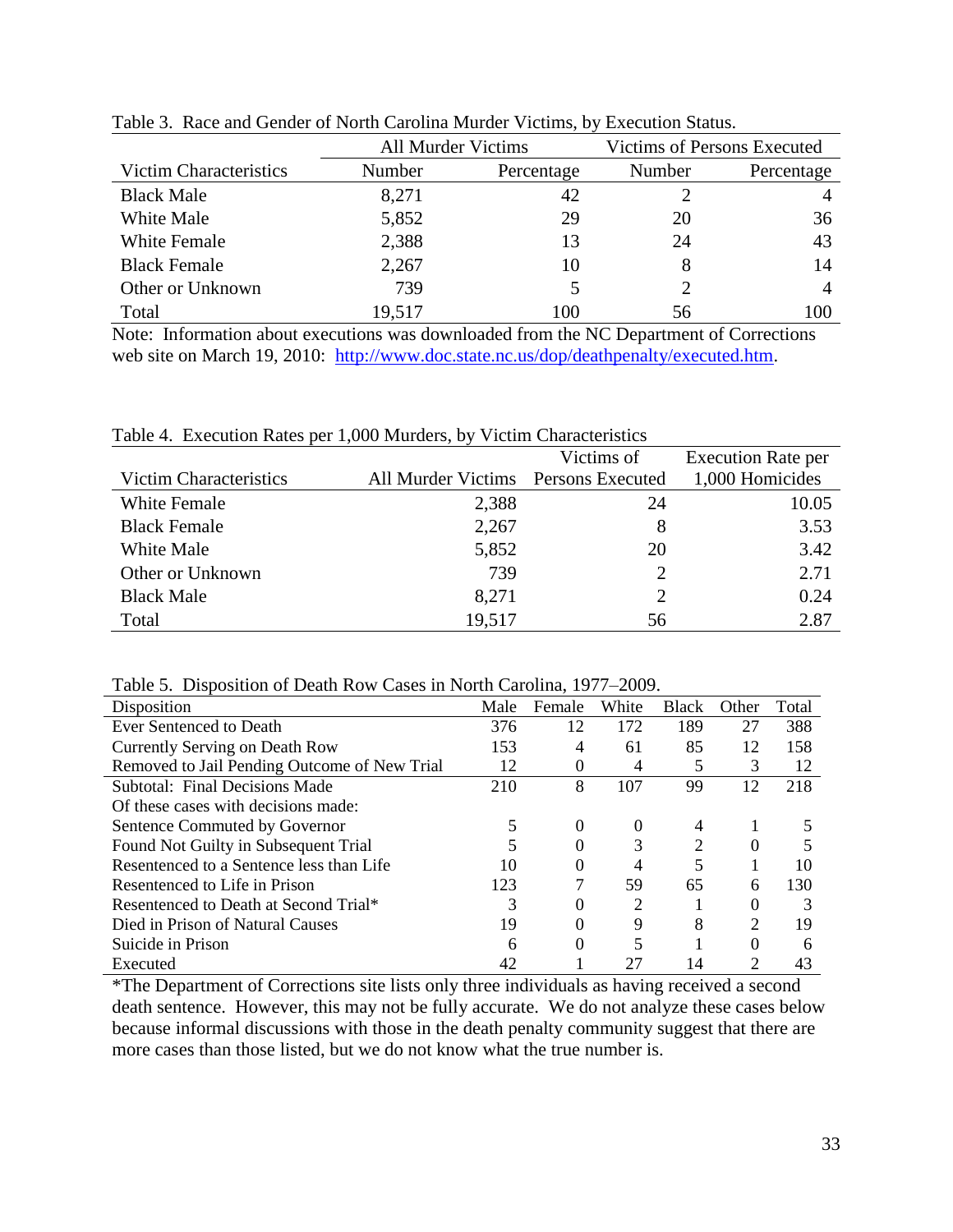| Disposition                               | Male | Female   | White | <b>Black</b> | Other | Total |
|-------------------------------------------|------|----------|-------|--------------|-------|-------|
| Sentence Commuted by Governor             |      | 0        |       |              |       |       |
| Found Not Guilty in Subsequent Trial      |      | $\theta$ |       |              |       |       |
| Resentenced to a Sentence less than Life  |      | $\theta$ | 4     |              | 8     |       |
| Resentenced to Life in Prison             | 59   | 88       | 55    | 66           | 50    | 60    |
| Died in Prison of Natural Causes          |      | $\theta$ | 8     | 8            | 17    |       |
| Suicide in Prison                         |      | $\Omega$ |       |              |       |       |
| Executed                                  | 20   | 12       | 25    | 14           | 17    | 20    |
| Total %                                   | 100  | 100      | 100   | 100          | 100   | 100   |
| Total Cases Finally Disposed from Table 1 | 210  | 8        | 107   | 99           | 12    | 218   |
| Rate of Death Penalty Reversals           | 66   | 88       | 62    | 73           | 58    | 67    |

Table 6. Dispositions as a Percent of Disposed Cases

Note: Reversals are when the second trial leads to innocence or a penalty of less than death.

Table 7. Time Spent on Death Row in North Carolina.

| Disposition                                  | Number     | <b>Years on Death Row</b> |      |       |
|----------------------------------------------|------------|---------------------------|------|-------|
|                                              | of Inmates | Mean                      | Min  | Max   |
| Ever Sentenced to Death                      | 388        | 8.80                      | 0.05 | 26.52 |
| Currently Serving on Death Row               | 158        | 11.85                     | 0.67 | 24.32 |
| Removed to Jail Pending Outcome of New Trial | 12         | 6.84                      | 1.48 | 16.09 |
| Sentence Commuted by Governor                | 5          | 8.03                      | 1.63 | 10.62 |
| Found Not Guilty in Subsequent Trial         | 5          | 7.06                      | 1.51 | 13.39 |
| Resentenced to a Sentence less than Life     | 10         | 5.42                      | 1.90 | 11.78 |
| Resentenced to Life in Prison                | 130        | 5.15                      | 0.98 | 25.93 |
| Died in Prison of Natural Causes             | 19         | 9.42                      | 2.92 | 26.52 |
| Suicide in Prison                            | 6          | 3.88                      | 0.05 | 11.17 |
| Executed                                     | 43         | 10.64                     | 2.59 | 22.45 |

Years on death row is calculated from December 12, 2009.